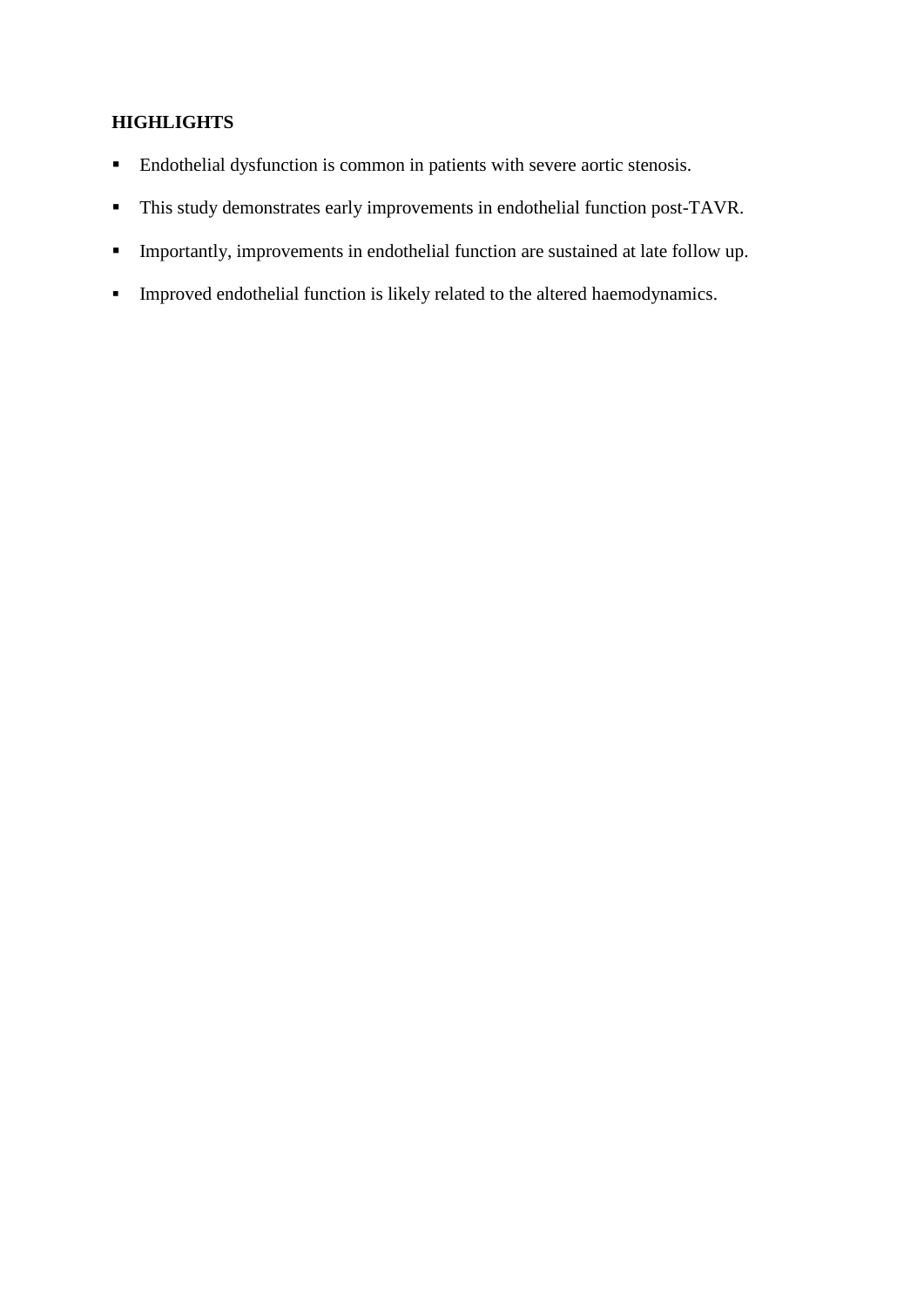#### **Patients with aortic stenosis exhibit early improved endothelial function following**

#### **transcatheter aortic valve replacement: the eFAST study**

Andrea Comella<sup>1,4</sup> \*\*, Michael Michail<sup>1,2,4</sup> MBBS<sup>\*\*</sup>, Jasmine Chan<sup>1,4</sup> MBBS(Hons), James D. Cameron<sup>1,4</sup> PhD, Robert Gooley PhD<sup>1,4</sup>, Anthony Mathur<sup>2,3,4</sup> PhD, Alun D. Hughes<sup>2,4</sup> PhD, Adam J. Brown<sup>1,4</sup> PhD

<sup>1</sup>Monash Cardiovascular Research Centre, MonashHeart, Monash University and Monash Health, Melbourne, Australia

<sup>2</sup>Institute of Cardiovascular Science, University College London, London, United Kingdom

<sup>3</sup>Centre for Cardiovascular Medicine and Device Innovation, Queen Mary University of London,

London, United Kingdom

<sup>4</sup>This author takes responsibility for all aspects of the reliability and freedom from bias of the data presented and their discussed interpretation

\*\* Joint first authors.

Study was performed at Monash Health

Running Head: Endothelial function recovery post-TAVR

Correspondence:

Dr Adam J Brown

Monash Cardiovascular Research Centre and MonashHeart, Monash Health, Melbourne, Australia Email: [adam.brown@monash.edu](mailto:adam.brown@monash.edu) Word count: - 2482 words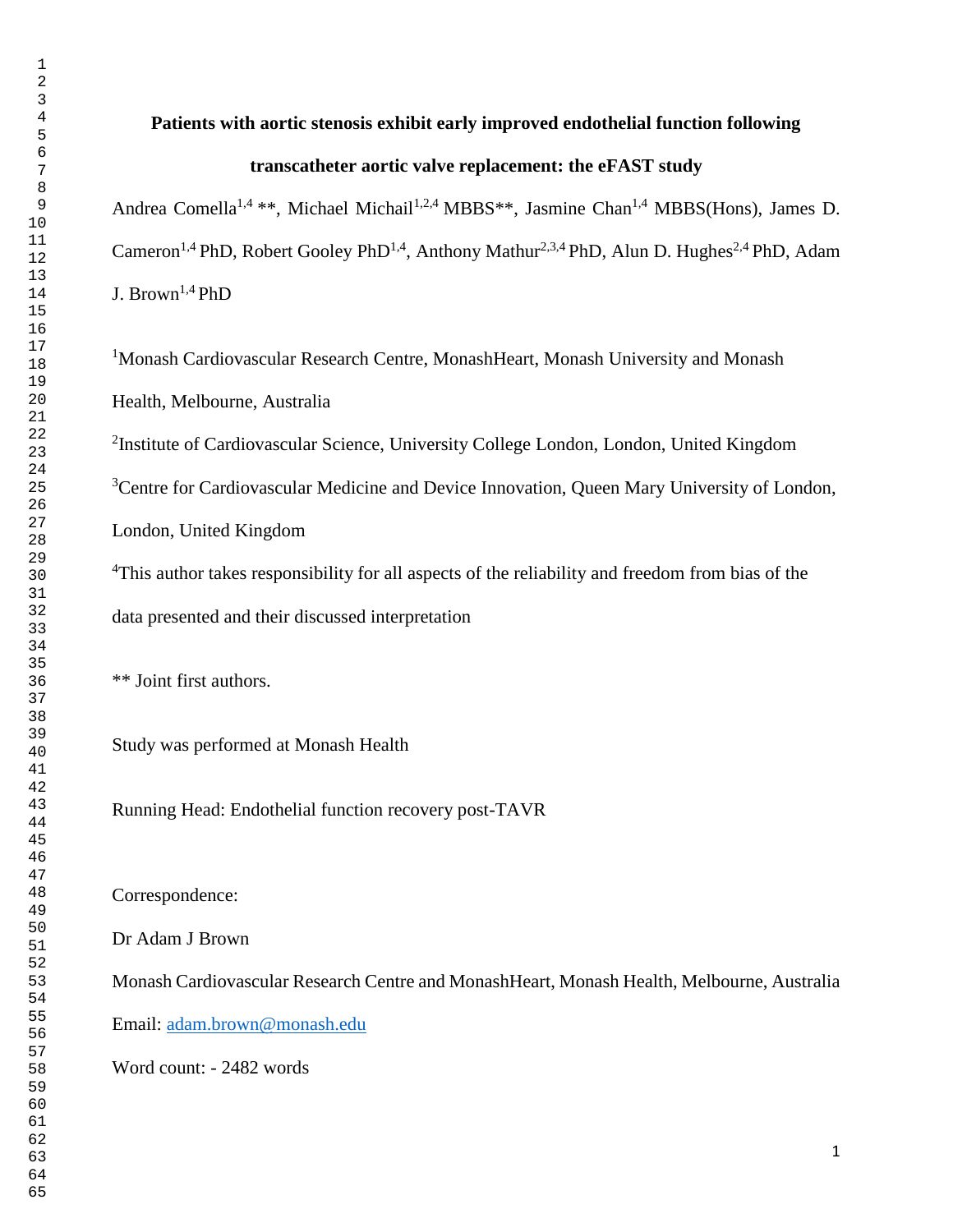**Background:** Patients with severe aortic stenosis (AS) exhibit systemic endothelial dysfunction, which can be associated with myocardial ischaemia in absence of obstructive coronary disease. Transcatheter aortic valve replacement (TAVR) is used to treat severe AS in patients with high or prohibitive surgical risk. However, it remains unknown whether endothelial function recovers post-TAVR. We therefore sought to assess the early and late changes in flow-mediated dilation (FMD), a measure of endothelial function, following TAVR.

**Methods:** Patients undergoing TAVR for severe AS had ultrasound assessment of brachial endothelial-independent and -dependent FMD. Measurements were performed pre-TAVR, at early follow-up (<48 hours post-TAVR) and late follow-up (4-6 weeks post-TAVR).

**Results:** 27 patients (mean age 82.0±7.0; 33.3% female) were recruited; 37.0% had diabetes mellitus and 59.3% had hypertension. Brachial artery FMD increased from 4.2±1.6% (pre-TAVR) to 9.7 $\pm$ 3.5% at early follow-up (p<0.0001). At late follow-up, improvement compared with early follow-up was sustained  $(8.7\pm1.9\%$ , p=0.27). Resting brachial arterial flow velocities decreased significantly at late follow-up  $(11.24 \pm 5.16 \text{ vs. } 7.73 \pm 2.79 \text{ cm/s}, \text{p=0.003})$ . Concordantly, at late follow-up, there was decrease in resting wall shear stress (WSS;  $14.8\pm7.8$  vs.  $10.6\pm4.8$ dyne/cm2,  $p=0.01$ ), peak WSS (73.1 $\pm$ 34.1 vs. 58.8 $\pm$ 27.8dyne/cm2, p=0.03) and cumulative WSS (3543 $\pm$ 1852 vs.  $2504 \pm 1089$ dyne·s/cm<sup>2</sup>, p=0.002). Additionally, a favourable inverse correlation between cumulative WSS and FMD was restored at late follow-up ( $r=-0.21$  vs.  $r=0.49$ ).

**Conclusion:** Endothelial function in patients with AS improves early post-TAVR and this improvement is sustained. This likely occurs as a result of improved arterial haemodynamics, leading to lower localised WSS and release of vasoactive mediators that may also alleviate myocardial ischaemia.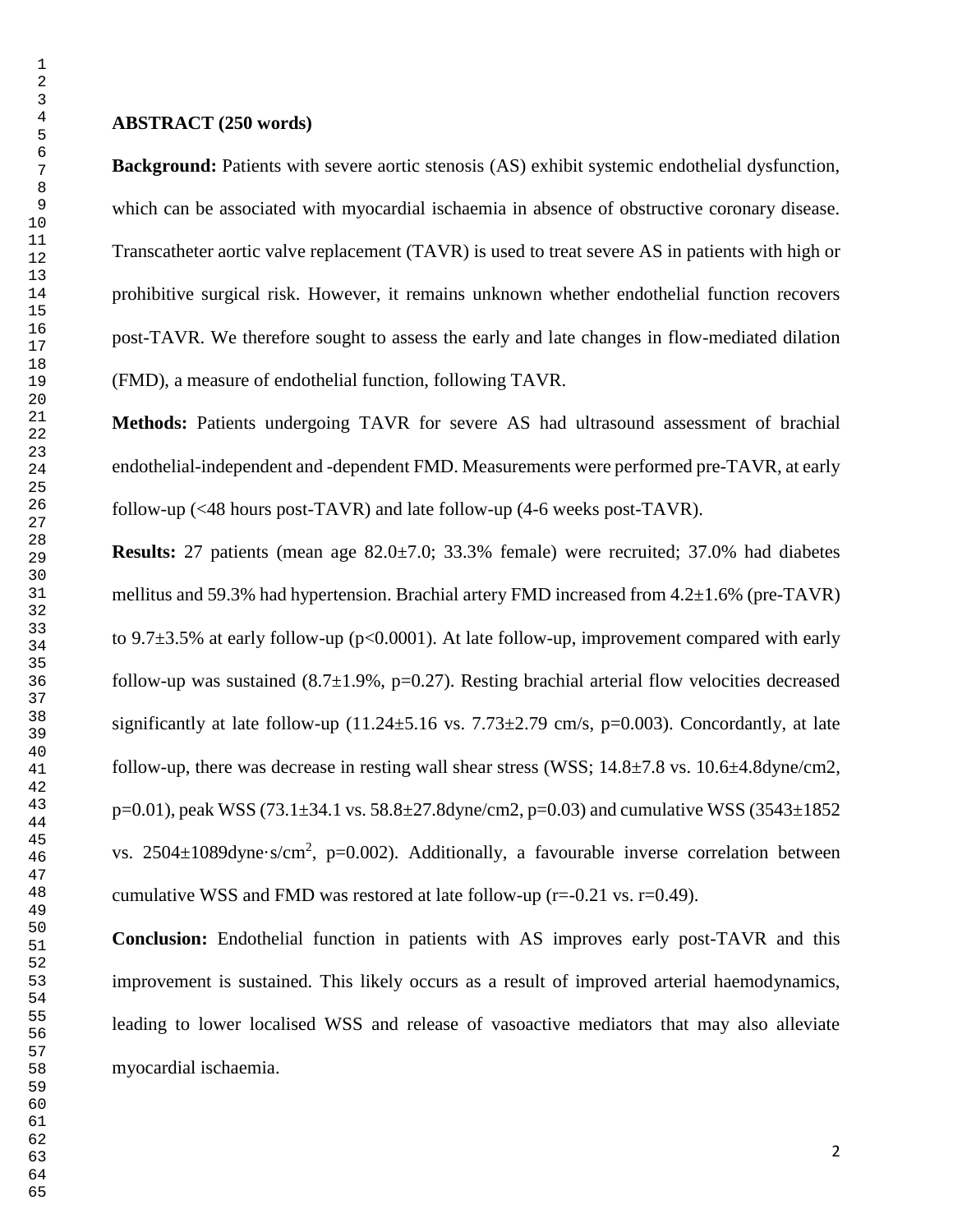## **KEY WORDS**

transcatheter aortic valve replacement; aortic stenosis; endothelial dysfunction; flow mediated

dilatation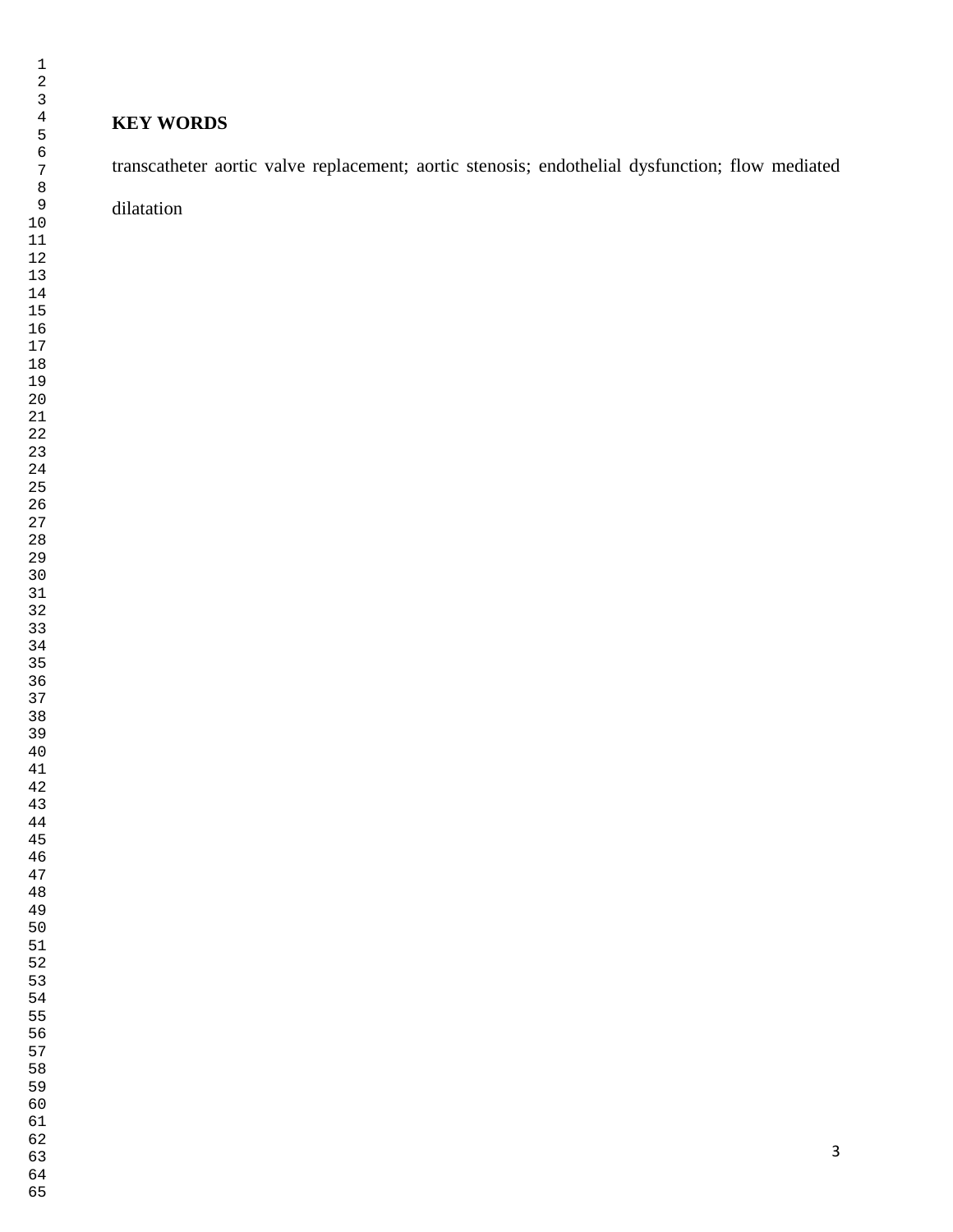### **1. INTRODUCTION**

**1.1.** Aortic stenosis (AS) is the most common valvular pathology requiring intervention in developed countries and the burden of the disease continues to grow with an ageing population<sup>1</sup>. The underlying disease mechanisms responsible for the development of AS shares some common aetiological mechanisms with coronary atherosclerosis<sup>2</sup>. This includes disturbance in endothelial cell function, which plays an important role in regulating vascular wall function and organ blood flow<sup>3</sup> through vasoactive factors such as nitric oxide and prostaglandins. Endothelial dysregulation (ED) is characteristic of atherosclerotic disease<sup>4</sup> and reduced flow mediated dilation in the brachial artery, an indicator of ED, has also been demonstrated in the early stages of  $AS<sup>5</sup>$ . Furthermore, the physiological changes in patients with severe AS have been demonstrated to lead to increased wall shear stress (WSS) which further dysregulate endothelial function<sup>6-8</sup>. ED contributes to the pathophysiological alterations in coronary blood flow in AS patients,<sup>9</sup> including impaired coronary flow reserve  $(CFR)^{10, 11}$ . The mechanisms for impairment of CFR in AS are multifactorial but include submaximal ED-mediated microcirculatory vasodilatation in hyperaemia and increased resting secretion of NO causing higher baseline coronary flow velocities<sup>9</sup>. As one of the proposed mechanisms underpinning impaired CFR, ED is likely a contributing mechanism to the exertional symptoms seen in patients with severe AS. Transcatheter aortic valve replacement (TAVR) is a percutaneous alternative to surgical aortic valve replacement and is treatment of choice in those with high or prohibitive surgical risk.<sup>12</sup> In patients undergoing coronary angioplasty, persistent ED is associated with adverse cardiovascular outcomes.<sup>13</sup> It remains unknown whether ED recovers following TAVR and previous studies have yielded conflicting results<sup>14, 15 16, 17</sup>. Importantly, it is unknown whether the minimally invasive nature of this procedure is associated with early recovery, or whether changes are dependent on other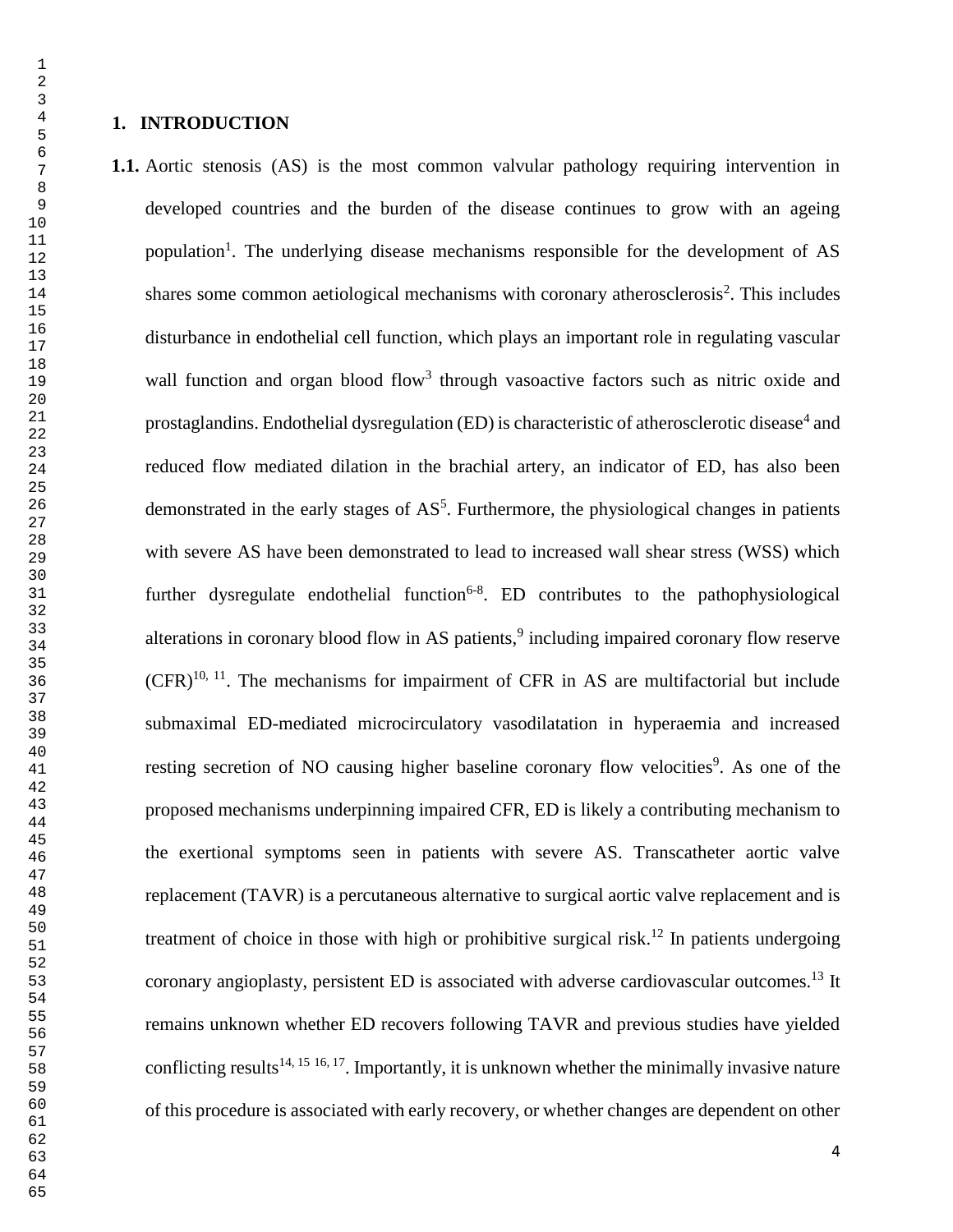factors which may resolve at a later stage. Furthermore, a better understanding of ED recovery following TAVR but may occur over several weeks. 

 

 

may provide insights into the underlying mechanisms in those with persistent symptoms following TAVR. We hypothesised that once the pathological AS haemodynamic environment is restored to premorbid physiological conditions post-TAVR, the improvement in aortic flow patterns will induce an improvement in the endothelial function. We also hypothesised that any improvement in endothelial function will not occur immediately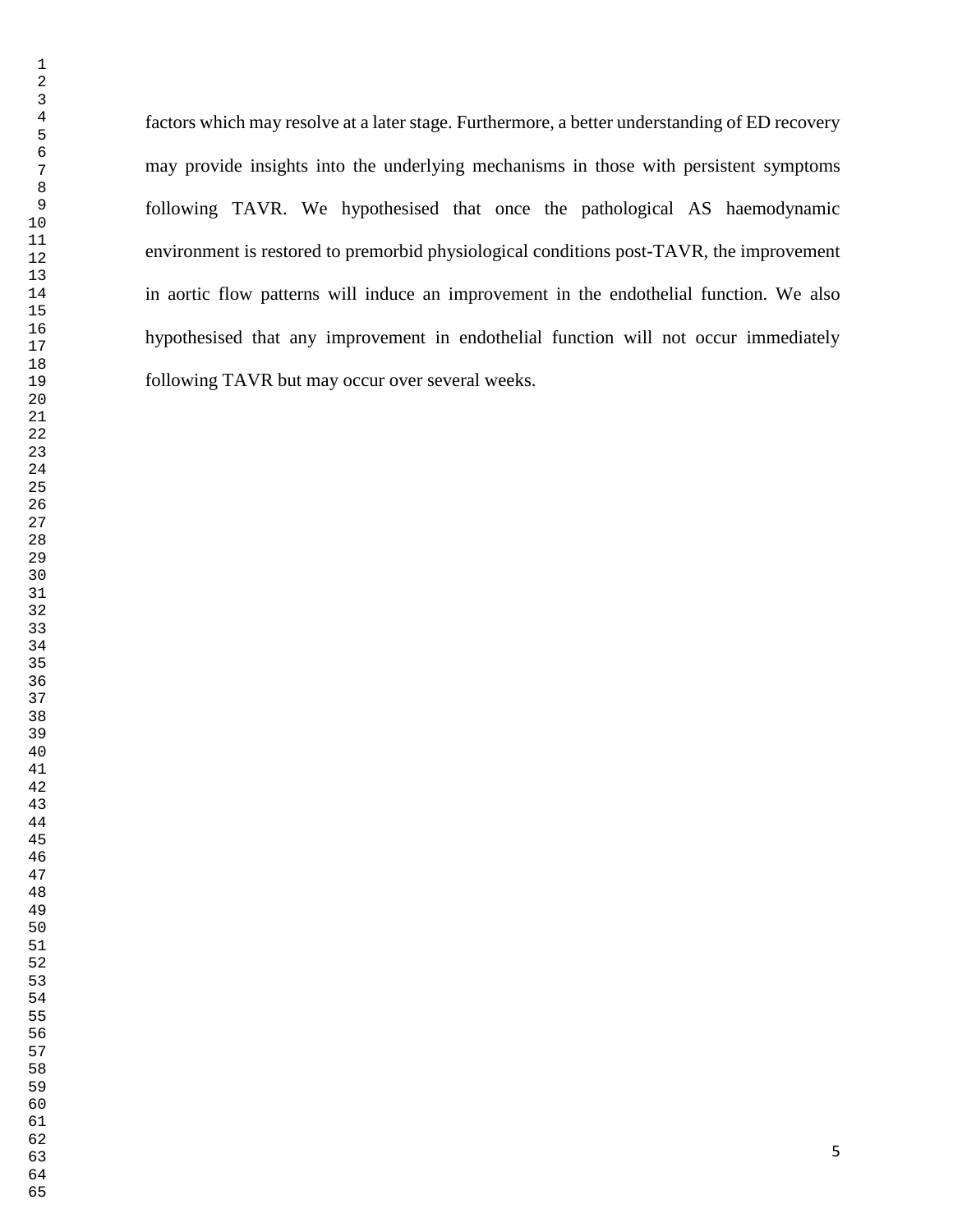#### **2. METHODS**

- 2.1. This was a prospective, single centre study carried out at Monash Medical Centre, Melbourne between February and August, 2019. The study protocol was approved by the institutional research ethics committee (Human Research Ethics Committees Australia reference: HREC/45959/MonH-2018-152246). All recruited patients provided written informed consent.
- 2.2. All patients with severe AS with an indication for TAVR as per international guidelines<sup>18</sup> were screened. Exclusion criteria included (1) patients undergoing concomitant coronary revascularisation, (2) stage 5 chronic kidney disease, (3) systemic inflammatory conditions and (4) active malignancy.
- 2.3. Endothelial assessment was performed at: (1) baseline pre-TAVR; on the day of the procedure, (2) early follow-up within 48 hours post-TAVR, and (3) late follow-up, 4-6 weeks post-TAVR. At each assessment, the patients were graded according to the New York Heart Association (NHYA) class and Canadian Cardiovascular Society (CCS) score for angina pectoris.
- 2.4. Endohtelial function was assesed non-invasively measuring (FMD) of the brachial artery.<sup>19</sup> FMD was performed in accordance to standardised practice by the same experienced investigator<sup>19</sup>. Prior to assessment, patients fasted and abstained from smoking, coffee and exercise. All tests were conducted in a temperature-controlled environment  $(21^{\circ}C)$ . Measurements were taken using a high-resolution linear vascular probe (Mindray L14-6Ns, Mindray, China), placed 1 to 2 cm above the elbow. Duplex recordings were taken for 30 seconds before cuff inflation and then again for 2.5 minutes, beginning 30 seconds before cuff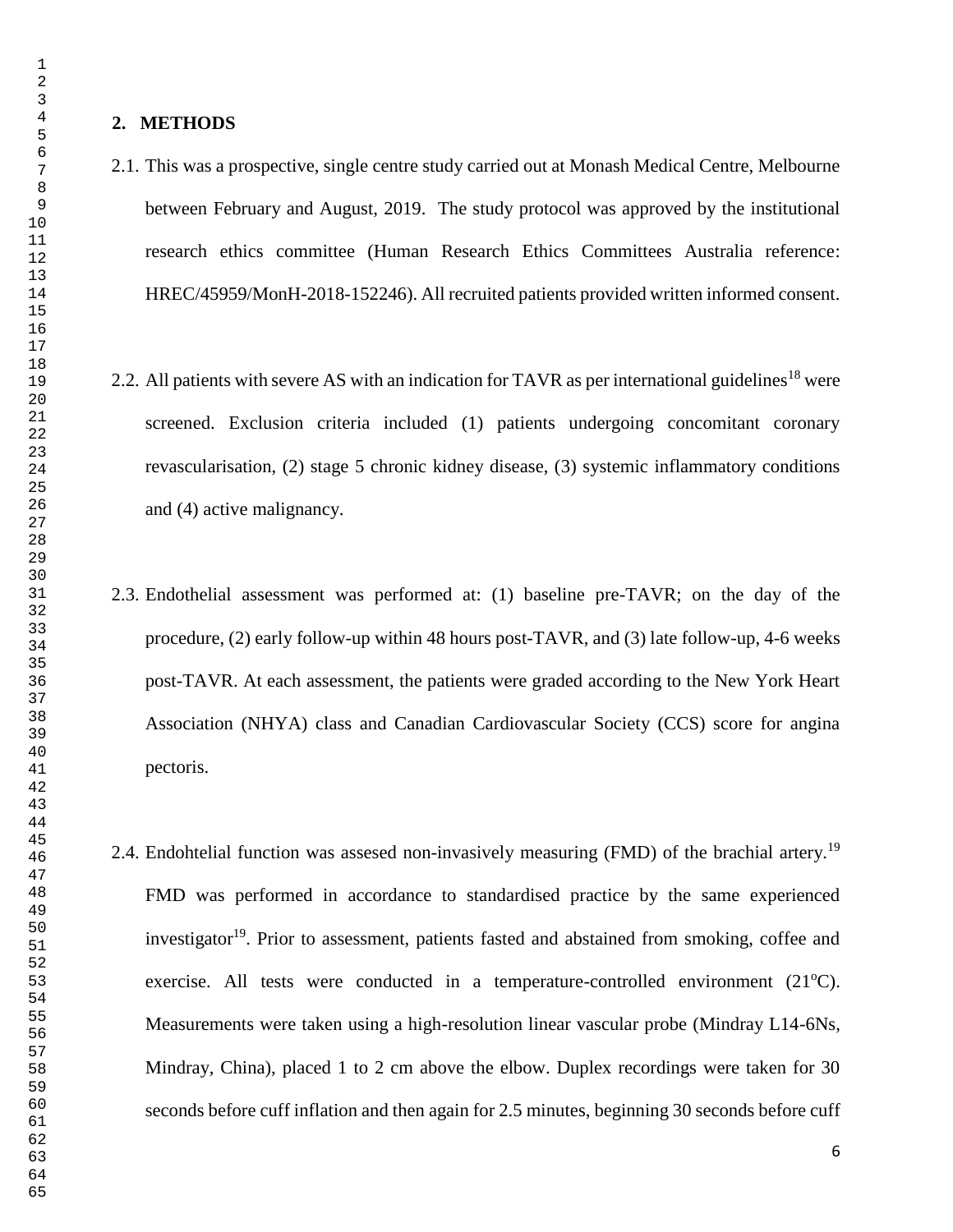deflation. Cuff was placed on the forearm, to ensure that vessel dilation was due solemnly to increase in WSS and not by build-up off metabolic waste products. In order to assess for nonendothelial-dependant vasodilatation, sublingual nitroglycerin was administered after 10 minutes of rest and then the ultrasound measurements were repeated.

2.5. Offline analysis was performed on recorded cine-loops to measure diastolic brachial artery diameters and the angle-corrected time mean-averaged velocities for WSS calculation. FMD was calculated as the percentage change in diameter:

$$
\text{FMD}(\%) = \frac{(diameter_{(hyperaemia)} - diameter_{(baseline)})}{diameter_{(baseline)}} \times 100
$$

WSS was derived from velocity measurements and vessel diameter using the relationship:

$$
WSS = \frac{8 \times v}{d}
$$

where *v* is mean blood flow velocity and *d* is diameter.

Intra-observer reproducibility for FMD was assessed on 15 healthy volunteers. Measurements were taken on two separate occasions at least one week apart. Intraclass correlation coefficient demonstrated excellent reproducibility for FMD measurements (ICC =  $0.96$ ).

2.6. Our primary end-point was change in FMD at early post-TAVR follow-up. Our preliminary data demonstrated that 21 patients would be required to show a difference between FMD preand post-TVAR ( $\alpha$  0.05,  $\beta$  0.2). We therefore recruited a total of 33 patients to account for an anticipated dropout rate of 5-10%. Secondary endpoints included change in brachial WSS and changes in FMD at late post-TAVR follow-up assessment. All results are reported as mean  $\pm$ standard deviation (SD). Distribution of FMD measurements was assessed according to the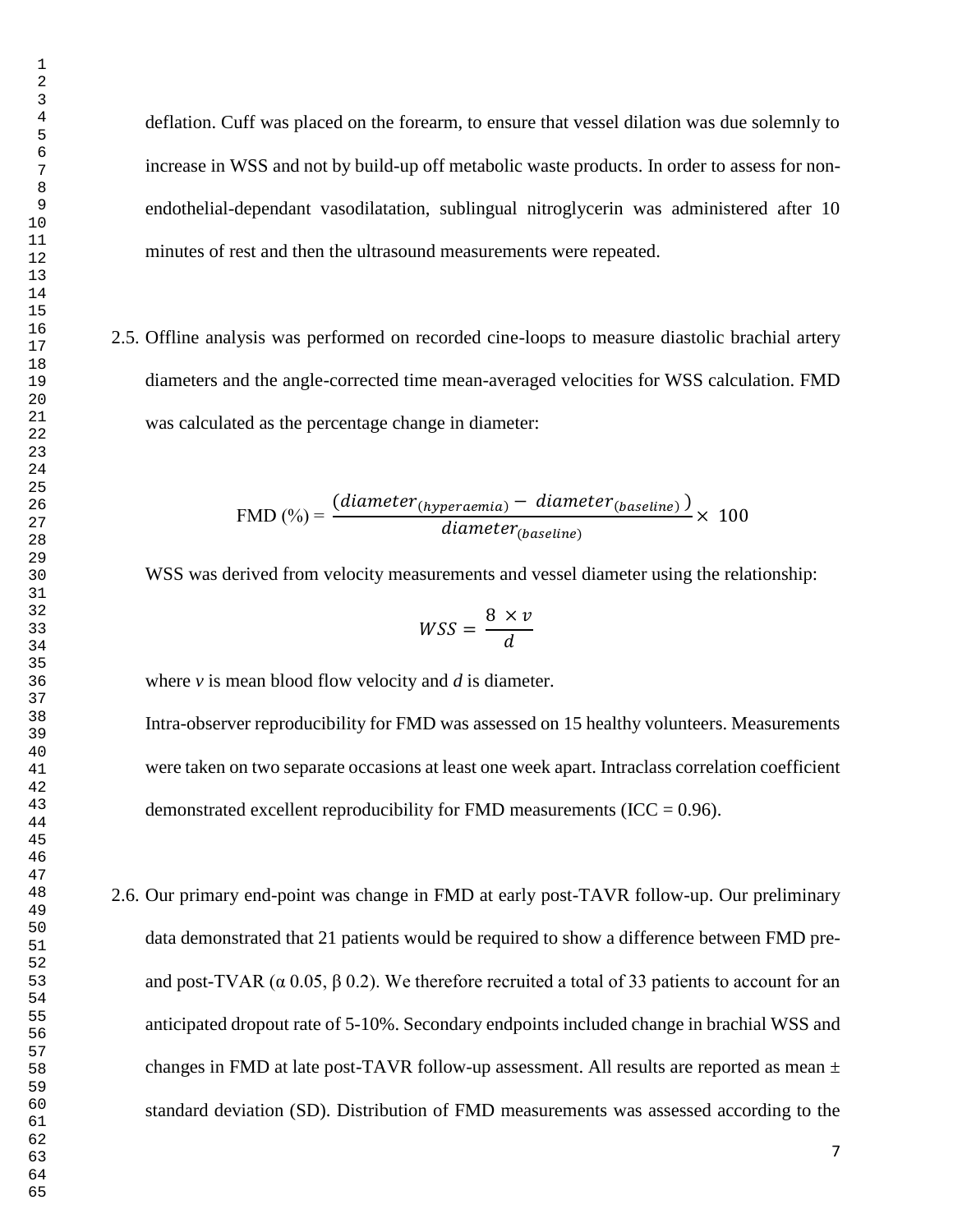> Shapiro-Wilk test. Comparison between FMD and WSS values pre-TAVR were compared to values post-TAVR in the same subjects using a paired t-test. Correlations between variables were assessed using Pearson's correlation coefficient. Statistical analysis was performed using Python 3.8's statistical packages (scipy.stats and statsmodels), with a p-value  $\leq 0.05$  being deemed significant.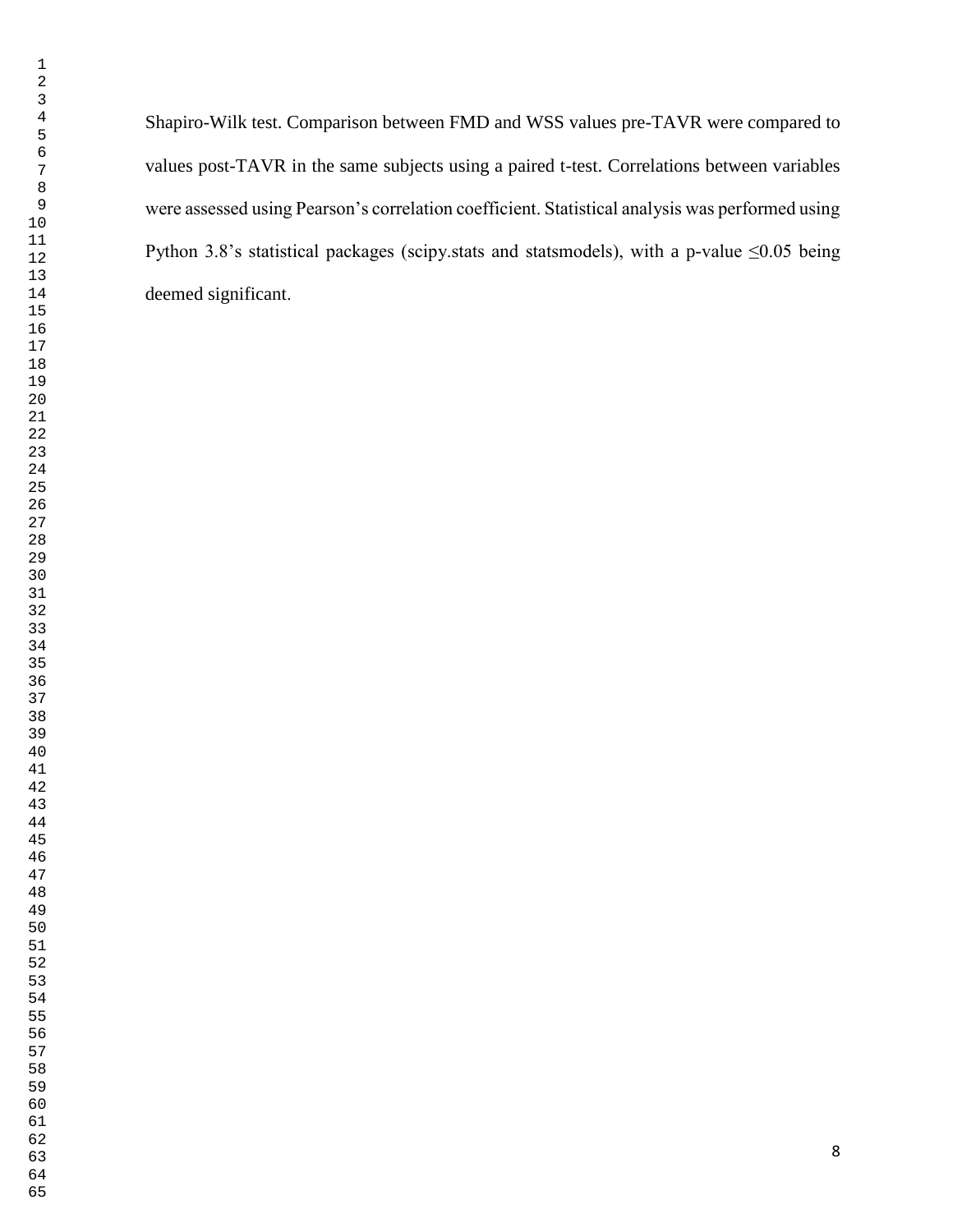3.1. Twenty-seven patients were included in the study, with all participants undergoing successful assessment of FMD pre-TAVR. Two patients (7.4%) were lost to follow-up at the late post-TAVR assessment (Figure S1). The mean time to early and late follow-up assessments were 1.4 days and 40.4 days, respectively. The baseline demographics and pharmacotherapy of this cohort are presented in Table 1. 10 patients (37.0%) had diabetes mellitus and 16 (59.3%) had hypertension.

All TAVR procedures were successful with a reduction of mean aortic gradient from 48.8±8.5 to 13.3±6.7 mmHg, (p<0.0001). Echocardiographic and symptom data pre- and post-TAVR are presented in in Table S1. At baseline only two patients (7.4%) had CCS III angina, with the remainder having no symptoms of chest pain. Twenty-four patients (88.9%) exhibited symptoms of breathlessness prior to TAVR, with 45.8% of these categorised as NHYA class III. Following TAVR, only 1 patient (3.7%) had resolution of breathlessness at early followup. At late follow-up, all but two patients (92.0%) were in NYHA class I.

3.2. FMD improved from  $4.2\pm1.6\%$  pre-TAVR to  $9.7\pm3.5\%$  at early post-TAVR assessment (p<0.0001). The improvement was sustained at late follow-up assessment (FMD 8.7 $\pm$ 1.9%, p=0.27 when compared to early follow-up; Table 2, Figure 1). All patients responded to GTN at baseline resulting in percentage dilation greater than that induced by the increase in shear  $(4.2\pm1.6 \text{ vs. } 10.9\pm3.4\%$ , p<0.0001). Time to peak diameter in hyperaemia did not change significantly between pre- and post-TAVR (Table 2; pre-TAVR 66.4 secs±24.0; early post-TAVR 61.9secs±25.1, p=0.64; late post-TAVR 55.6secs±25.3, p=0.10).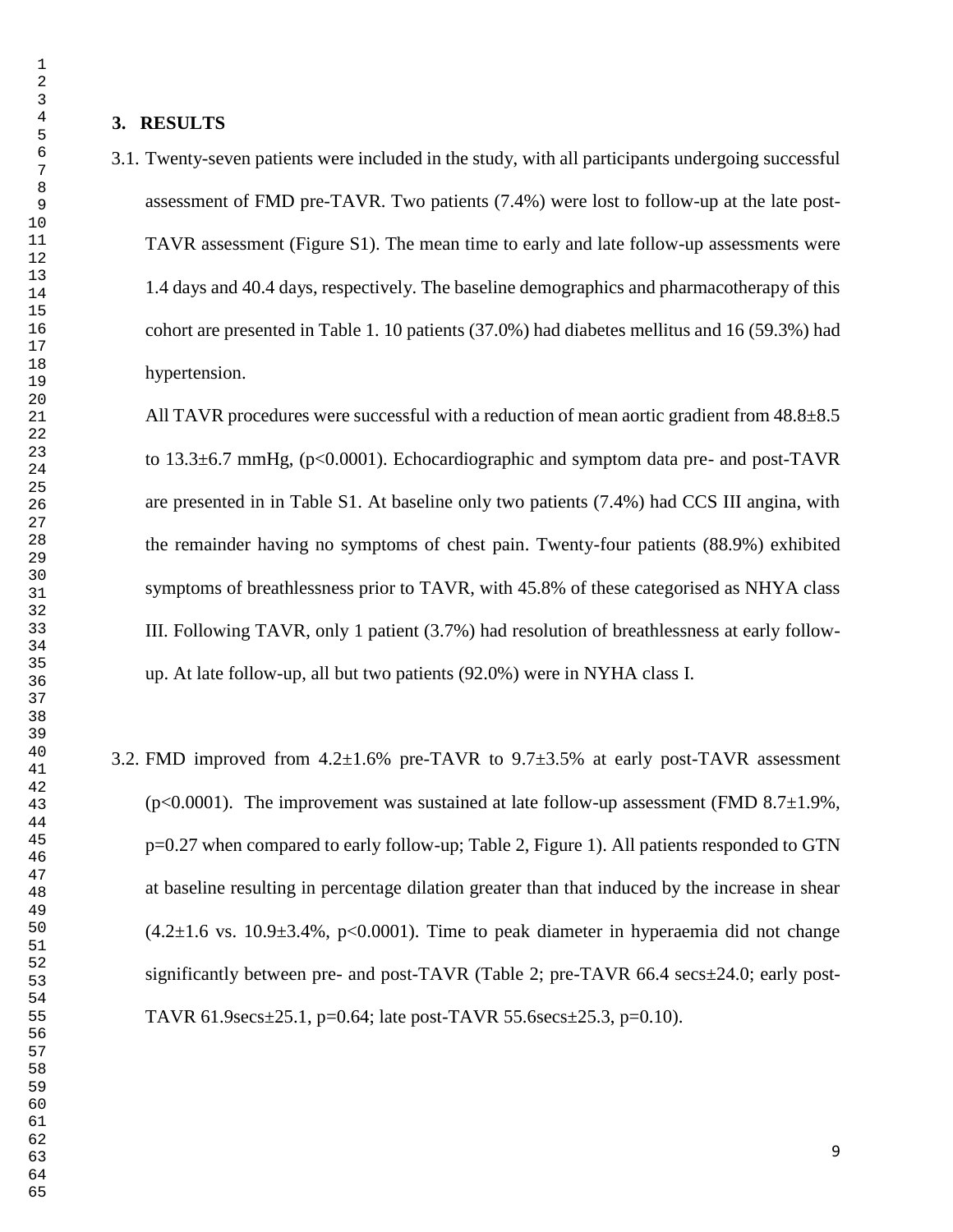3.3. A subgroup analysis was performed on patients with type II diabetes mellitus given the known association with endothelial dysfunction.<sup>20</sup> Diabetic patients were also found to have significant improvement in brachial FMD following TAVR, both at early and late follow-up assessments  $(4.46\pm2.14\%$  vs.  $8.87\pm4.45\%$  early post-TAVR, p=0.006; vs.  $8.89\pm1.34\%$  late post-TAVR, p= 0.003). Furthermore, there was no convincing evidence that change in FMD differed between people with and without diabetes (ΔFMD at early follow-up for diabetics  $4.4\pm3.9\%$  vs.  $7.0\pm3.1\%$  for non-diabetics, p=0.07;  $\triangle FMD$  at late follow-up for diabetics  $4.1\pm2.6\%$  vs.  $4.6\pm2.7\%$  for non-diabetics, p = 0.71; overall  $\Delta$ FMD for diabetics  $4.3\pm3.3\%$  vs. 5.8 $\pm$ 3.1% for non-diabetics, p = 0.12; Figure S2).

- 3.4. Compared to pre-TAVR, resting brachial arterial flow velocities were unchanged at early assessment but decreased significantly at late post-TAVR follow-up  $(11.24 \pm 5.16 \text{ vs.})$  $7.73\pm2.79$  cm/s, p=0.003). Concordantly, at late post-TAVR follow-up, there were decreases in resting WSS  $(14.8\pm7.8 \text{ vs. } 10.6\pm4.8 \text{ dyne/cm}^2, \text{ p=0.01}; \text{ Figure S3A})$  and peak WSS  $(73.1\pm34.1 \text{ vs. } 58.8\pm27.8 \text{ dyne/cm}^2$ , p=0.03; Figure S3B). Whilst a trend was apparent, changes in resting and peak WSS did not reach significance at early post-TAVR assessment  $\text{(all p>0.05)}.$
- 3.5. Similarly, at late post-TAVR follow-up, there were decreases in the cumulative WSS (total area under the curve, AUC;  $3543\pm1852$  vs.  $2503\pm1089$  dyne $\cdot$ s/cm<sup>2</sup>, p=0.002; Figure S3C) and AUC to peak diameter  $(2476\pm 1315 \text{ vs. } 1542\pm 829 \text{ dyne-s/cm}^2, \text{ p=0.001}; \text{ Figure S3D}).$ Additionally, there was poor correlation of cumulative WSS with FMD pre-TAVR and this was not restored at early post-TAVR follow-up; however, at late follow-up, the correlation was moderate (total AUC r=0.42, p=0.035; Figure 2).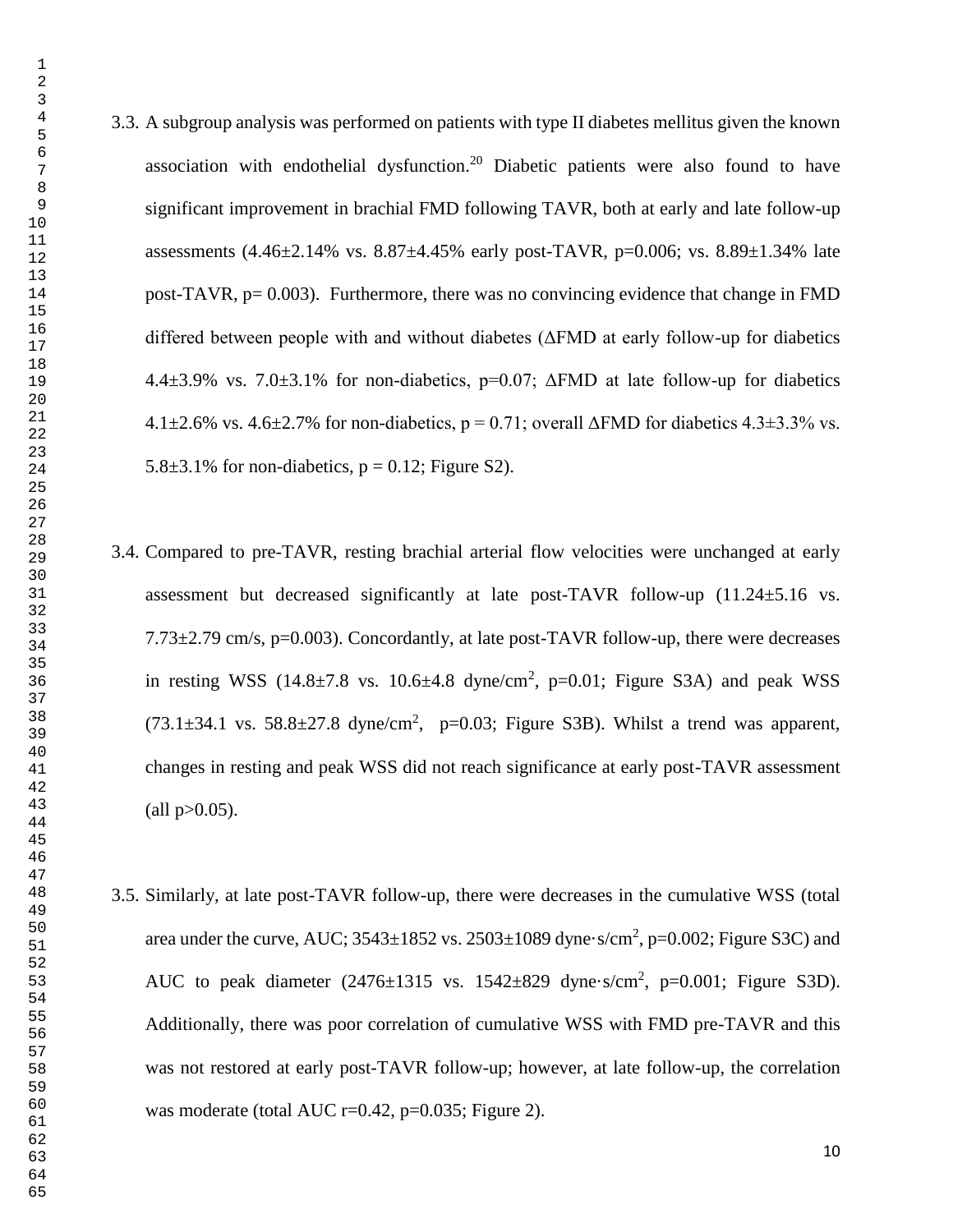3.6. Further evidence of haemodynamic changes post-TAVR can be observed in the brachial arterial flow pattern. The time to the peak of the resting Doppler waveform decreased at early post-TAVR follow-up, a finding sustained at late follow-up (both p≤0.05; Table 2). Similarly, there was a reduction in the time to the peak of the hyperaemic Doppler waveform at early and late follow-up. The time to peak of the hyperaemic Doppler waveform measured before TAVR correlated well with the dimensionless index (DI;  $r = -0.51$ ,  $p = 0.008$ ).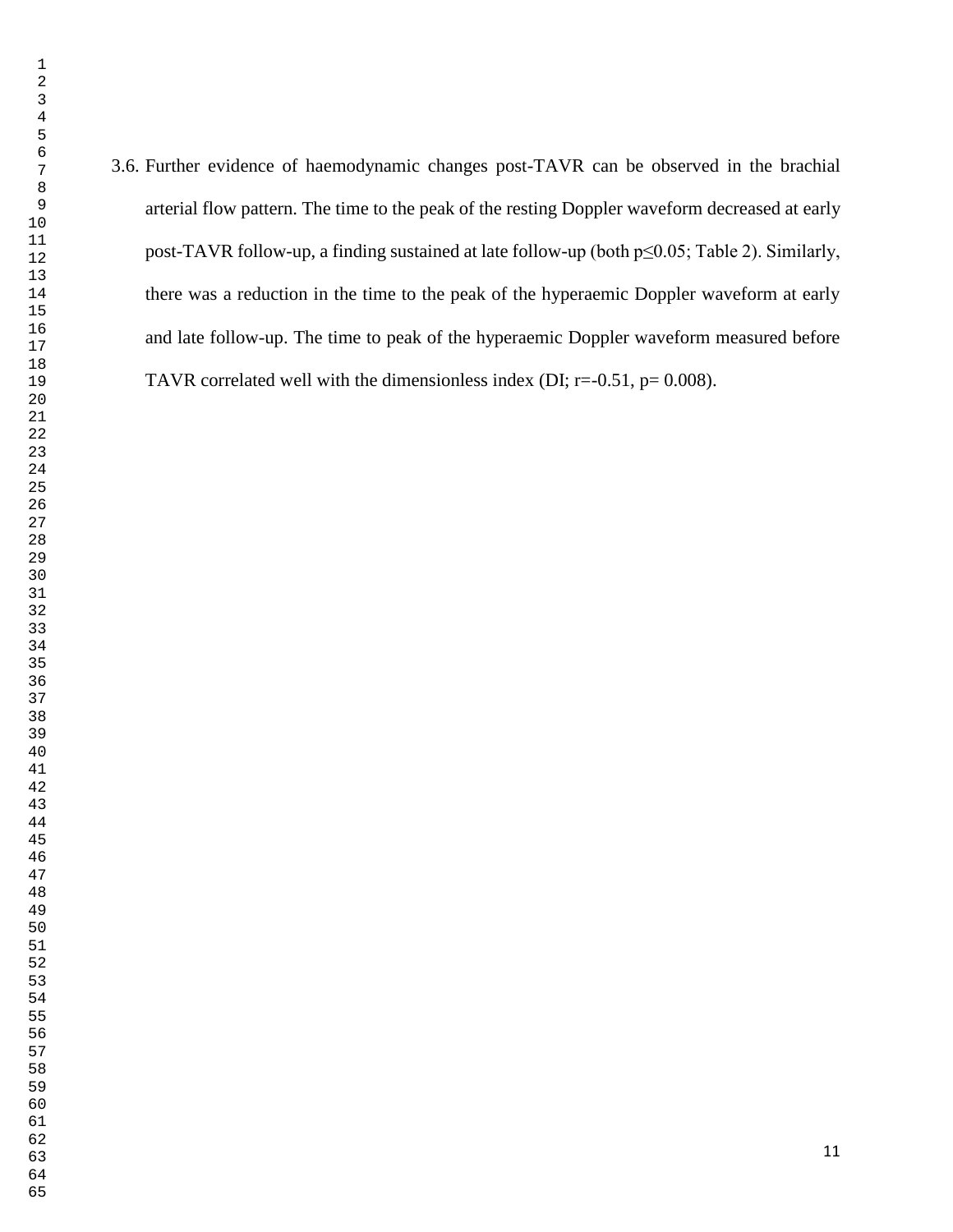#### **4. DISCUSSION**

4.1. Our study demonstrates significant improvements in endothelial-dependent FMD following TAVR. This improvement occurs early post-TAVR and is sustained at late follow-up. Additionally, there are observed changes post-TAVR in the brachial arterial haemodynamics as evidenced by decreased blood flow velocities and WSS, although many of these changes were only evident at late post-TAVR follow-up.

4.2. Early improvements in endothelial function may be a consequence of the early haemodynamic changes associated with the relief of aortic valve obstruction. The time to peak flow velocity decreased at rest and in hyperaemia at early follow-up, likely a manifestation of the central haemodynamic changes<sup>7</sup>. Pre-TAVR, this correlated well with DI, consistent with the prolonged ejection time and delayed peaked velocity associated with AS severity<sup>21, 22</sup>. In addition to the haemodynamic changes, the early improvements in FMD may also reflect the quicker global physiological recovery associated with a minimally invasive approach such as TAVR. This is in contrast to cardiac surgery, which itself can cause early impaired endothelial function, potentially due to factors such as surgical stress, trauma, anaesthesia, pain, hypoxaemia and hypovolaemia<sup>23</sup>.

Importantly, patients with comorbidities that are known to impair endothelial function, such as hypertension, diabetes mellitus and smoking were not excluded from our study. This permitted a realistic reflection of the effect of TAVR on endothelial function in a wider patient demographic with severe AS referred for TAVR. Of interest, the subgroup analysis demonstrated that diabetic patients also benefited from improved endothelial function post-TAVR at early and late follow-up.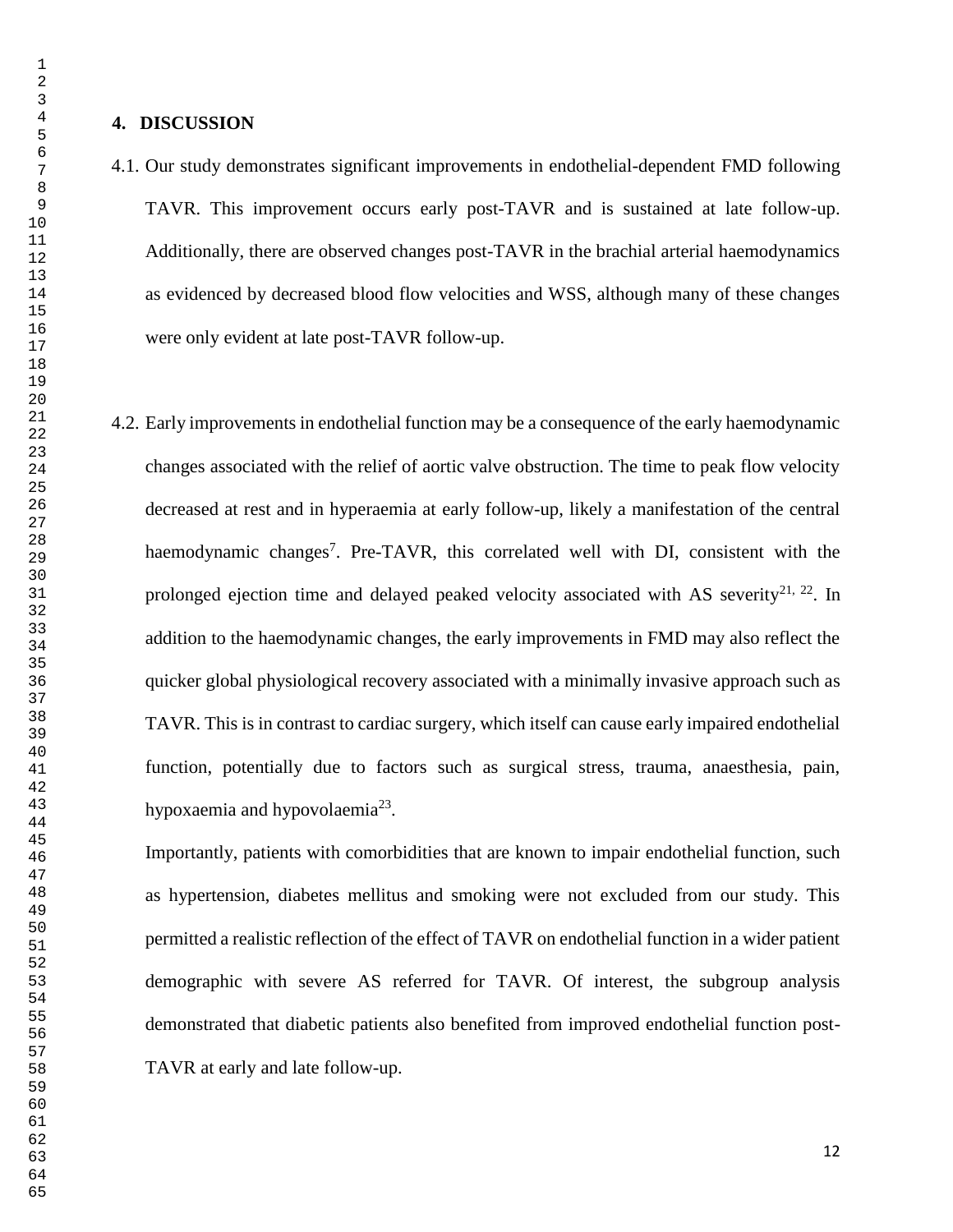- 4.3. Following TAVR there is an observed decrease in brachial WSS at rest and at peak hyperaemic flow, likely representing a transition towards normalisation of cardiovascular physiology. Whilst early trends were observed, these changes were only convincingly seen at late follow-up, suggesting a slower, adaptive process. Previous evidence has similarly demonstrated that patients with severe AS have high aortic  $WSS^{8, 24}$  that subsequently decreases following  $AVR^{25,26,27}$ . The mechanisms underlying increases in FMD following TAVR may be partially explained by changes in WSS. In severe AS, high WSS may stimulate eNOS (endothelium Nitric Oxide Synthase) to produce  $NO^{28}$ ,  $29$  with consequent vasodilatation, thus increasing resting blood flow as seen in peripheral vessels in this study, but also typically seen in the coronary arteries of such patients.<sup>9</sup> This partial hyperaemic state allows less scope for further vasodilatation and upregulation of blood flow due to the partially exhausted mechanisms and results in impaired FMD, thus suggesting that in AS the endothelium is not dysfunctional but rather dysregulated as the high resting WSS depletes the endothelial NO reserves. Once WSS decreases post-TAVR, resting NO release is reduced, and the brachial artery regains greater scope for vasodilation during hyperaemia and thus restoration of FMD. These explanations are hypothesis-generating and are not conclusive given the presence of other conflicting data which suggests an increase in WSS following relief of AS.<sup>14, 30, 31</sup> Unusually, these were observed in the absence of changes in blood flow velocities or vessel diameter. 4.4. Further evidence of delayed physiological normalisation is observed in the relationship between cumulative WSS (AUC) and FMD. Whilst this normally correlates in healthy subjects<sup>32</sup>, this relationship is lost in our study cohort, prior to treatment. Following TAVR, a
	-
	-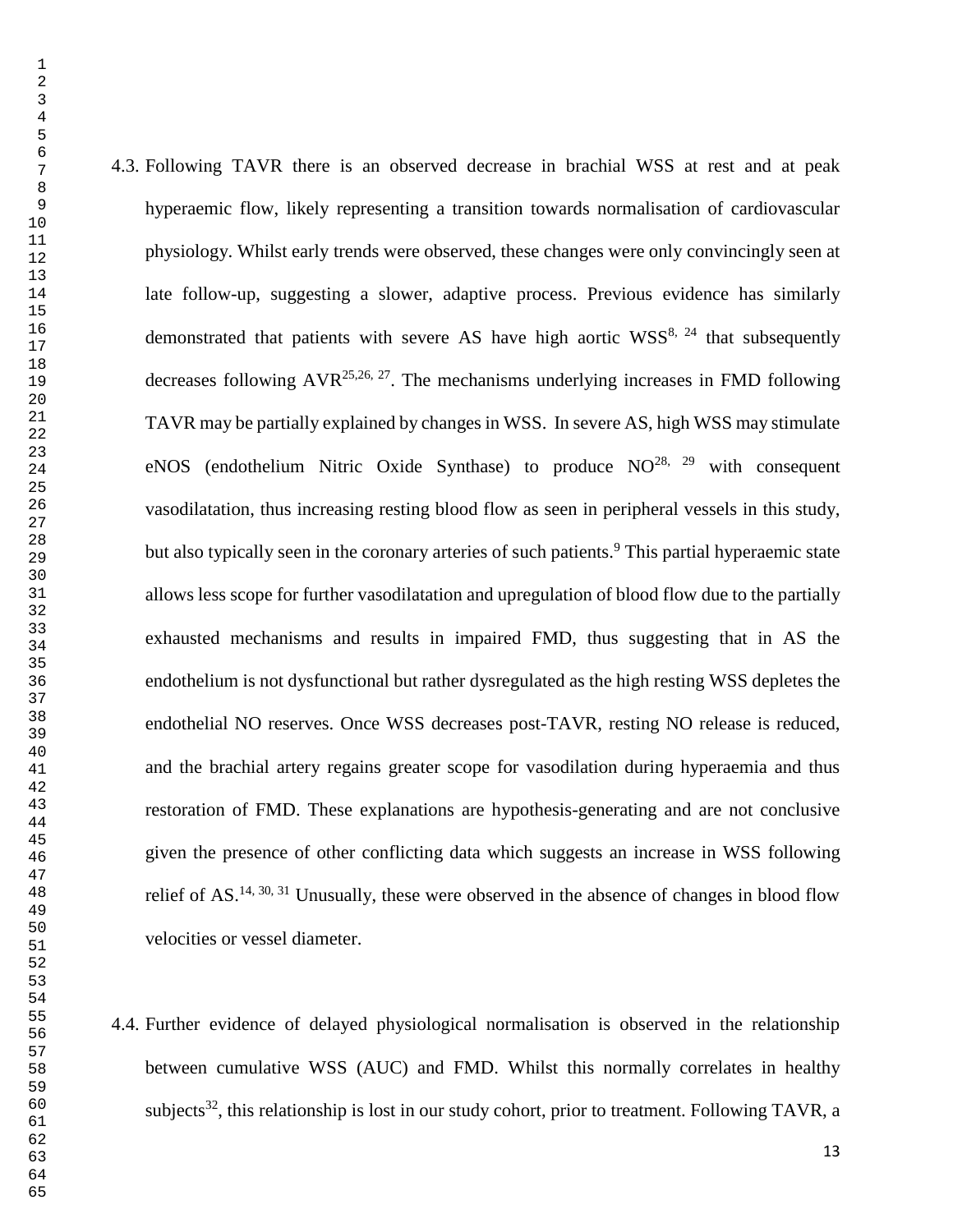linear relationship is restored, although this does not occur until late follow-up (when WSS had decreased). Delayed physiological normalisation is similarly observed in myocardial blood flow in patients with severe AS. Resting coronary flow velocities are elevated, with impaired scope for further upregulation (CFR). These abnormalities are not normalised immediately following TAVR. In particular, CFR does not improve immediately post-TAVR<sup>33, 34</sup>, but rather over a longer time period<sup>34</sup>; this delay may be attributed to factors such as ventricular remodelling and its influence on coronary perfusion<sup>35</sup>. The delays associated with changes in brachial haemodynamics and the reestablishment of the correlation between cumulative WSS and FMD supports the notion whereby some aspects of endothelial function recovery may also be delayed. The slower normalisation of coronary physiology may therefore be dependent on late improvements in endothelial function in addition to ventricular remodelling.

4.5. This is a single-centre study with a limited population size. Nonetheless, the study was adequately powered to demonstrate restoration in endothelial function from the early followup. FMD is an operator-dependant technique that requires experienced operators trained in 2D and Doppler ultrasonography and is therefore subject to observer bias<sup>19</sup>. Our site has extensive experience in FMD and all assessments in this study were performed by the same experienced investigator with a demonstrated high reproducibility for FMD measures within a validation cohort.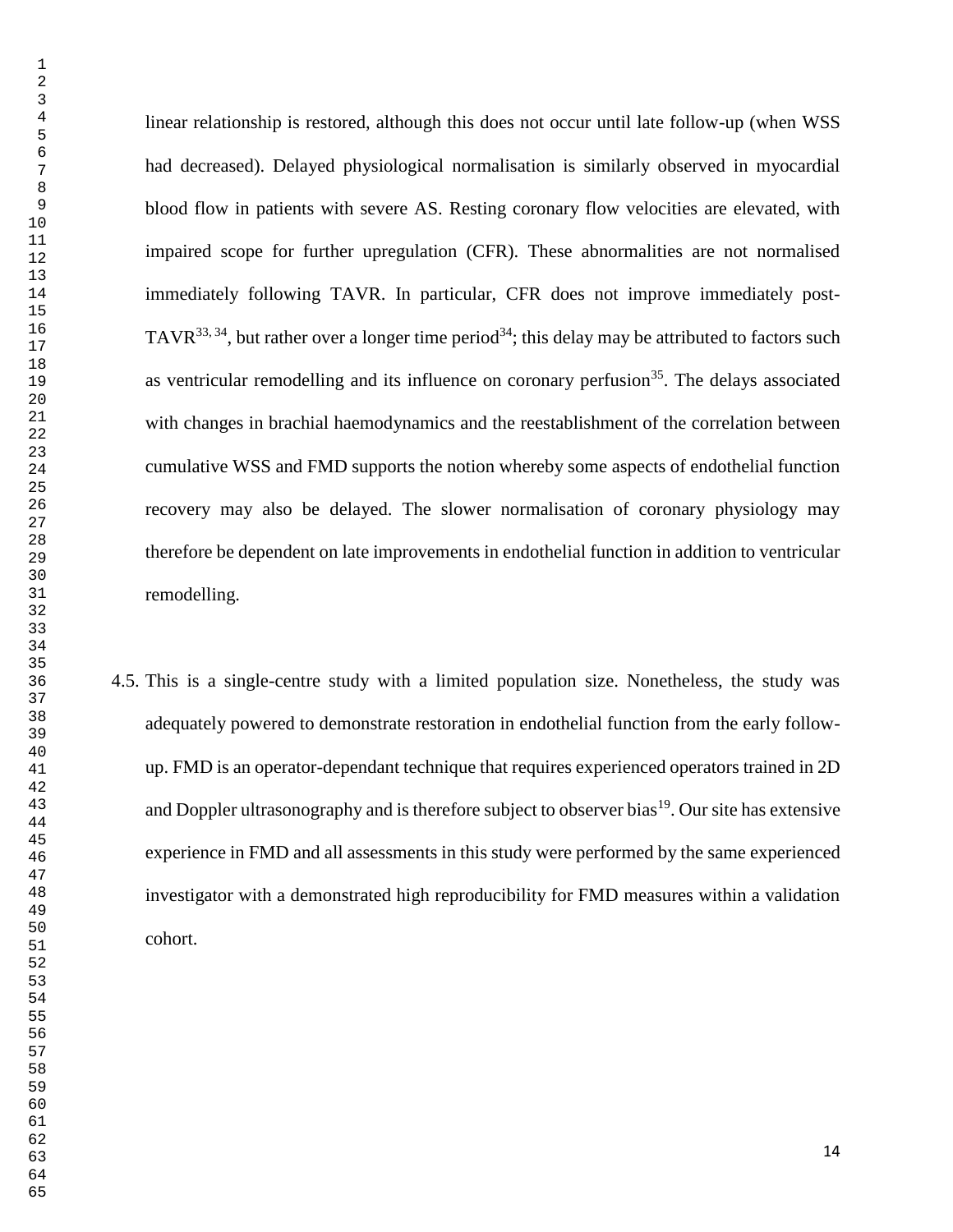5.1. In conclusion, our data shows that endothelial function in patients with AS improves early following TAVR and that this improvement is sustained. These changes are likely in response to the improved arterial haemodynamics resulting from the relief of AS. There is evidence of ongoing late normalisation of arterial haemodynamics, including lower WSS. These late adaptations likely contribute to the delayed improvements seen in coronary physiology and in patient's symptoms.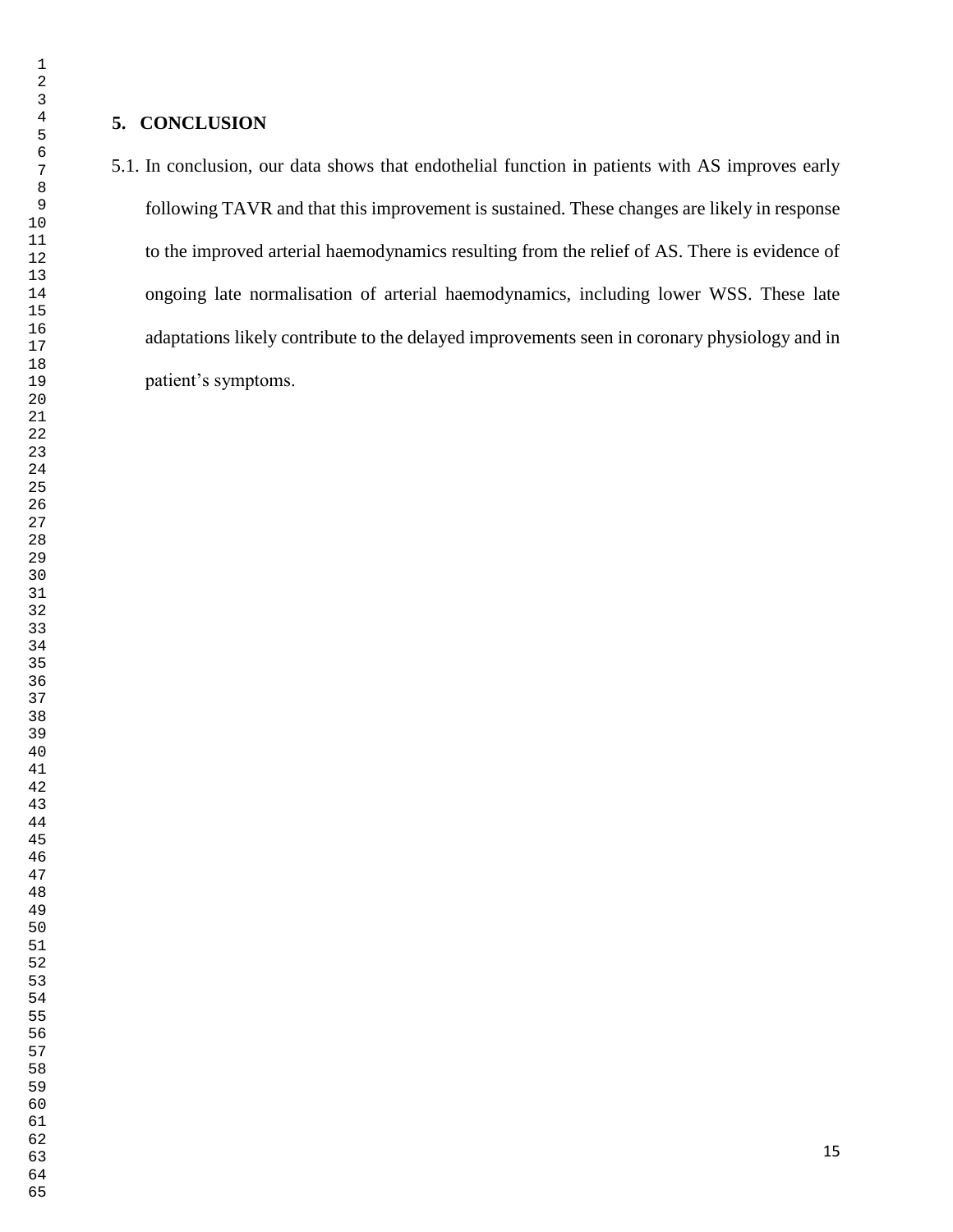## **DISCLOSURES**

RPG has received consultancy fees from Boston Scientific Inc.

Other authors have no conflict of interest to declare.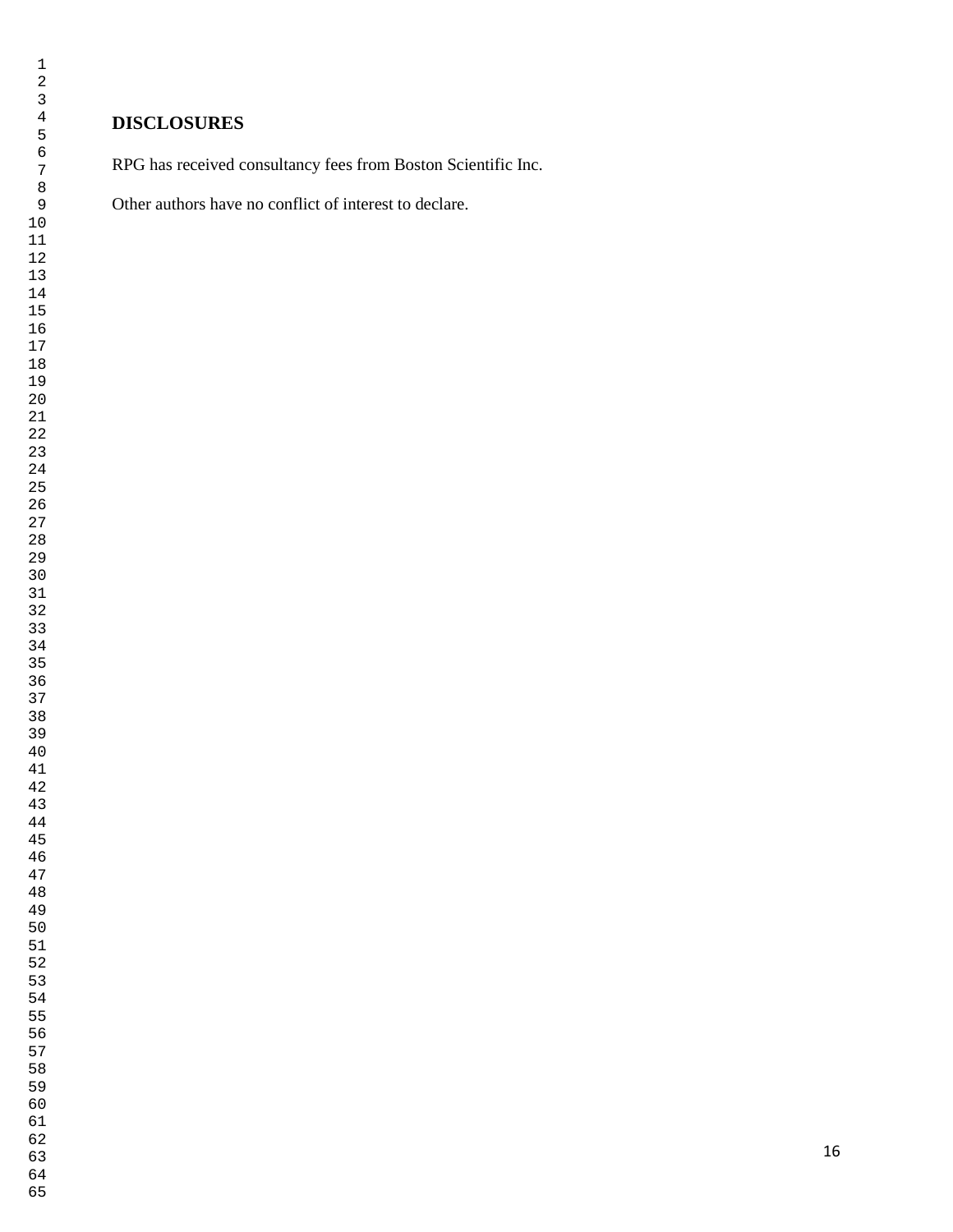#### **REFERENCES**

1. Bertazzo S, Gentleman E, Cloyd KL, Chester AH, Yacoub MH and Stevens MM. Nano-analytical electron microscopy reveals fundamental insights into human cardiovascular tissue calcification. *Nat Mater*. 2013;12:576-83.

2. Pohle K, Maffert R, Ropers D, Moshage W, Stilianakis N, Daniel WG and Achenbach S. Progression of aortic valve calcification: association with coronary atherosclerosis and cardiovascular risk factors. *Circulation*. 2001;104:1927-32.

3. Lerman A and Burnett JC, Jr. Intact and altered endothelium in regulation of vasomotion. *Circulation*. 1992;86:III12-19.

4. Brown AJ, Teng Z, Evans PC, Gillard JH, Samady H and Bennett MR. Role of biomechanical forces in the natural history of coronary atherosclerosis. *Nat Rev Cardiol*. 2016;13:210-20.

5. Poggianti E, Venneri L, Chubuchny V, Jambrik Z, Baroncini LA and Picano E. Aortic valve sclerosis is associated with systemic endothelial dysfunction. *J Am Coll Cardiol*. 2003;41:136-41.

6. Gimbrone MA, Jr., Topper JN, Nagel T, Anderson KR and Garcia-Cardena G. Endothelial dysfunction, hemodynamic forces, and atherogenesis. *Ann N Y Acad Sci*. 2000;902:230-9; discussion 239-40.

7. Michail M, Hughes AD, Comella A, Cameron JN, Gooley RP, McCormick LM, Mathur A, Parker KH, Brown AJ and Cameron JD. Acute Effects of Transcatheter Aortic Valve Replacement on Central Aortic Hemodynamics in Patients With Severe Aortic Stenosis. *Hypertension*. 2020:HYPERTENSIONAHA11914385.

8. van Ooij P, Markl M, Collins JD, Carr JC, Rigsby C, Bonow RO, Malaisrie SC, McCarthy PM, Fedak PWM and Barker AJ. Aortic Valve Stenosis Alters Expression of Regional Aortic Wall Shear Stress: New Insights From a 4-Dimensional Flow Magnetic Resonance Imaging Study of 571 Subjects. *J Am Heart Assoc*. 2017;6.

9. Michail M, Davies JE, Cameron JD, Parker KH and Brown AJ. Pathophysiological coronary and microcirculatory flow alterations in aortic stenosis. *Nat Rev Cardiol*. 2018;15:420-431.

10. Pellegrino T, Storto G, Filardi PP, Sorrentino AR, Silvestro A, Petretta M, Brevetti G, Chiariello M, Salvatore M and Cuocolo A. Relationship between brachial artery flow-mediated dilation and coronary flow reserve in patients with peripheral artery disease. *J Nucl Med*. 2005;46:1997-2002.

11. Oz F, Elitok A, Bilge AK, Mercanoglu F and Oflaz H. Relationship Between Brachial Artery Flow-Mediated Dilation, Carotid Artery Intima-Media Thickness and Coronary Flow Reserve in Patients With Coronary Artery Disease. *Cardiol Res*. 2012;3:214-221.

12. Smith CR, Leon MB, Mack MJ, Miller DC, Moses JW, Svensson LG, Tuzcu EM, Webb JG, Fontana GP, Makkar RR, Williams M, Dewey T, Kapadia S, Babaliaros V, Thourani VH, Corso P, Pichard AD, Bavaria JE, Herrmann HC, Akin JJ, Anderson WN, Wang D, Pocock SJ and Investigators PT. Transcatheter versus surgical aortic-valve replacement in high-risk patients. *N Engl J Med*. 2011;364:2187-98.

13. Kubo M, Miyoshi T, Oe H, Ohno Y, Nakamura K and Ito H. Prognostic significance of endothelial dysfunction in patients undergoing percutaneous coronary intervention in the era of drug-eluting stents. *BMC Cardiovasc Disord*. 2015;15:102.

14. Horn P, Stern D, Veulemans V, Heiss C, Zeus T, Merx MW, Kelm M and Westenfeld R. Improved endothelial function and decreased levels of endothelium-derived microparticles after transcatheter aortic valve implantation. *EuroIntervention*. 2015;10:1456-63.

15. Takata M, Amiya E, Watanabe M, Ozeki A, Watanabe A, Kawarasaki S, Nakao T, Hosoya Y, Uno K, Saito A, Murasawa T, Ono M, Nagai R and Komuro I. Brachial artery diameter has a predictive value in the improvement of flow-mediated dilation after aortic valve replacement for aortic stenosis. *Heart Vessels*. 2015;30:218-26.

16. Chenevard R, Bechir M, Hurlimann D, Ruschitzka F, Turina J, Luscher TF and Noll G. Persistent endothelial dysfunction in calcified aortic stenosis beyond valve replacement surgery. *Heart*. 2006;92:1862-3. 17. Moscarelli M, Devito F, Fattouch K, Lancellotti P, Ciccone MM, Rizzo P, Gaudino M, Marchese A, Angelini G and Speziale G. The effect of surgical versus transcatheter aortic valve replacement on endothelial

function. An observational study. *Int J Surg*. 2019;63:1-7.

18. Baumgartner H, Falk V, Bax JJ, De Bonis M, Hamm C, Holm PJ, Iung B, Lancellotti P, Lansac E, Munoz DR, Rosenhek R, Sjogren J, Tornos Mas P, Vahanian A, Walther T, Wendler O, Windecker S and Zamorano JL. 2017 ESC/EACTS Guidelines for the management of valvular heart disease: The Task Force for the Management of Valvular Heart Disease of the European Society of Cardiology (ESC) and the European Association for Cardio-Thoracic Surgery (EACTS). *Eur Heart J*. 2017.

19. Corretti MC, Anderson TJ, Benjamin EJ, Celermajer D, Charbonneau F, Creager MA, Deanfield J, Drexler H, Gerhard-Herman M, Herrington D, Vallance P, Vita J, Vogel R and International Brachial Artery Reactivity Task F. Guidelines for the ultrasound assessment of endothelial-dependent flow-mediated vasodilation of the brachial artery: a report of the International Brachial Artery Reactivity Task Force. *J Am Coll Cardiol*. 2002;39:257-65.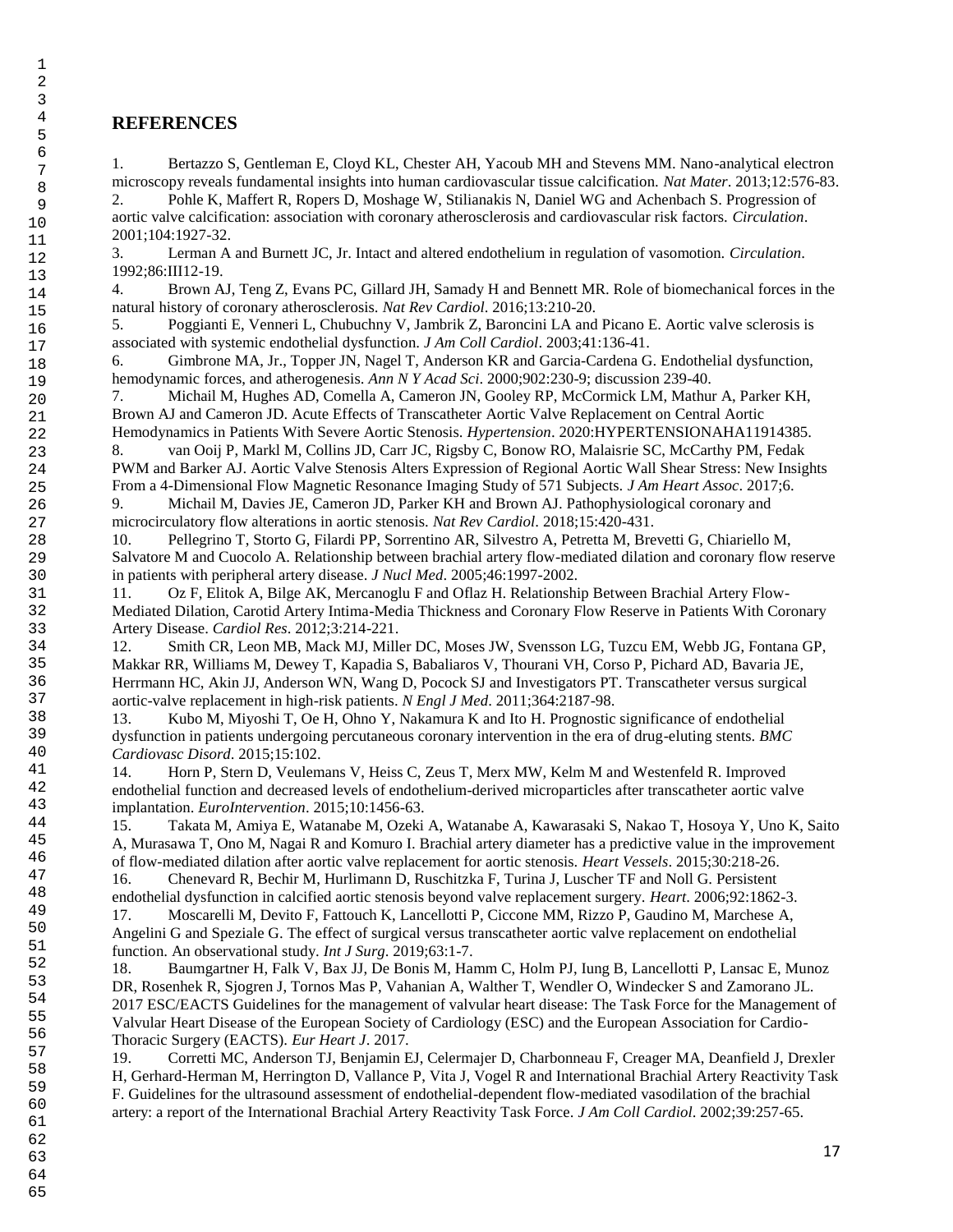20. Avogaro A, Albiero M, Menegazzo L, de Kreutzenberg S and Fadini GP. Endothelial dysfunction in diabetes: the role of reparatory mechanisms. *Diabetes Care*. 2011;34 Suppl 2:S285-90.

21. Ben Zekry S, Saad RM, Ozkan M, Al Shahid MS, Pepi M, Muratori M, Xu J, Little SH and Zoghbi WA. Flow acceleration time and ratio of acceleration time to ejection time for prosthetic aortic valve function. *JACC Cardiovasc Imaging*. 2011;4:1161-70.

22. Gamaza-Chulian S, Diaz-Retamino E, Camacho-Freire S, Ruiz-Fernandez D, Gutierrez-Barrios A and Oneto-Otero J. Acceleration Time and Ratio of Acceleration Time to Ejection Time in Aortic Stenosis: New Echocardiographic Diagnostic Parameters. *J Am Soc Echocardiogr*. 2017;30:947-955.

23. Ekeloef S, Larsen MH, Schou-Pedersen AM, Lykkesfeldt J, Rosenberg J and Gogenur I. Endothelial dysfunction in the early postoperative period after major colon cancer surgery. *Br J Anaesth*. 2017;118:200-206. 24. O'Brien JR, Etherington MD, Brant J and Watkins J. Decreased platelet function in aortic valve stenosis: high shear platelet activation then inactivation. *Br Heart J*. 1995;74:641-4.

25. Francis JL. Platelet dysfunction detected at high shear in patients with heart valve disease. *Platelets*. 2009;11:133-136.

26. Bollache E, Fedak PWM, van Ooij P, Rahman O, Malaisrie SC, McCarthy PM, Carr JC, Powell A, Collins JD, Markl M and Barker AJ. Perioperative evaluation of regional aortic wall shear stress patterns in patients undergoing aortic valve and/or proximal thoracic aortic replacement. *J Thorac Cardiovasc Surg*. 2018;155:2277- 2286 e2.

27. Bissell MM, Loudon M, Hess AT, Stoll V, Orchard E, Neubauer S and Myerson SG. Differential flow improvements after valve replacements in bicuspid aortic valve disease: a cardiovascular magnetic resonance assessment. *J Cardiovasc Magn Reson*. 2018;20:10.

28. Cheng C, van Haperen R, de Waard M, van Damme LC, Tempel D, Hanemaaijer L, van Cappellen GW, Bos J, Slager CJ, Duncker DJ, van der Steen AF, de Crom R and Krams R. Shear stress affects the intracellular distribution of eNOS: direct demonstration by a novel in vivo technique. *Blood*. 2005;106:3691-8.

29. Zhang Y, Liao B, Li M, Cheng M, Fu Y, Liu Q, Chen Q, Liu H, Fang Y, Zhang G and Yu F. Shear stress regulates endothelial cell function through SRB1-eNOS signaling pathway. *Cardiovasc Ther*. 2016;34:308-13.

30. Farag ES, Vendrik J, van Ooij P, Poortvliet QL, van Kesteren F, Wollersheim LW, Kaya A, Driessen AHG, Piek JJ, Koch KT, Baan J, Planken RN, Kluin J, Nederveen AJ and de Mol B. Transcatheter aortic valve replacement alters ascending aortic blood flow and wall shear stress patterns: A 4D flow MRI comparison with agematched, elderly controls. *Eur Radiol*. 2019;29:1444-1451.

31. Irace C, Gnasso A, Cirillo F, Leonardo G, Ciamei M, Crivaro A, Renzulli A and Cotrufo M. Arterial remodeling of the common carotid artery after aortic valve replacement in patients with aortic stenosis. *Stroke*. 2002;33:2446-50.

32. Harris RA, Nishiyama SK, Wray DW and Richardson RS. Ultrasound assessment of flow-mediated dilation. *Hypertension*. 2010;55:1075-85.

33. Rolandi MC, Wiegerinck EM, Casadonte L, Yong ZY, Koch KT, Vis M, Piek JJ, Baan J, Jr., Spaan JA and Siebes M. Transcatheter Replacement of Stenotic Aortic Valve Normalizes Cardiac-Coronary Interaction by Restoration of Systolic Coronary Flow Dynamics as Assessed by Wave Intensity Analysis. *Circ Cardiovasc Interv*. 2016;9:e002356.

34. Camuglia AC, Syed J, Garg P, Kiaii B, Chu MW, Jones PM, Bainbridge D and Teefy PJ. Invasively assessed coronary flow dynamics improve following relief of aortic stenosis with transcatheter aortic valve implantation. *J Am Coll Cardiol*. 2014;63:1808-9.

35. Broyd CJ, Rigo F, Nijjer S, Sen S, Petraco R, Al-Lamee R, Foin N, Chukwuemeka A, Anderson J, Parker J, Malik IS, Mikhail GW, Francis DP, Parker K, Hughes AD, Mayet J and Davies JE. Regression of left ventricular hypertrophy provides an additive physiological benefit following treatment of aortic stenosis: Insights from serial coronary wave intensity analysis. *Acta Physiol (Oxf)*. 2018;224:e13109.

49 50

53 54

60

61 62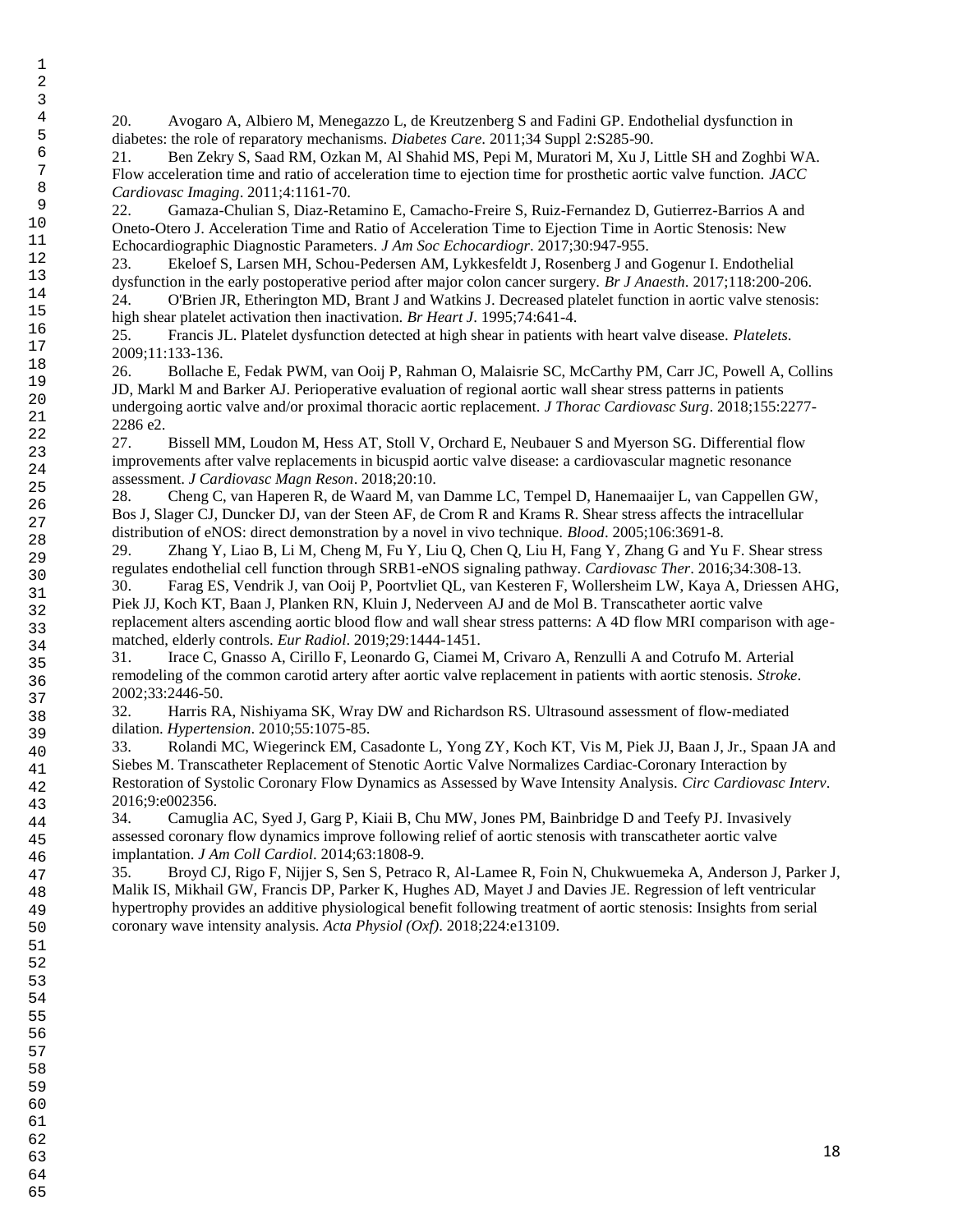

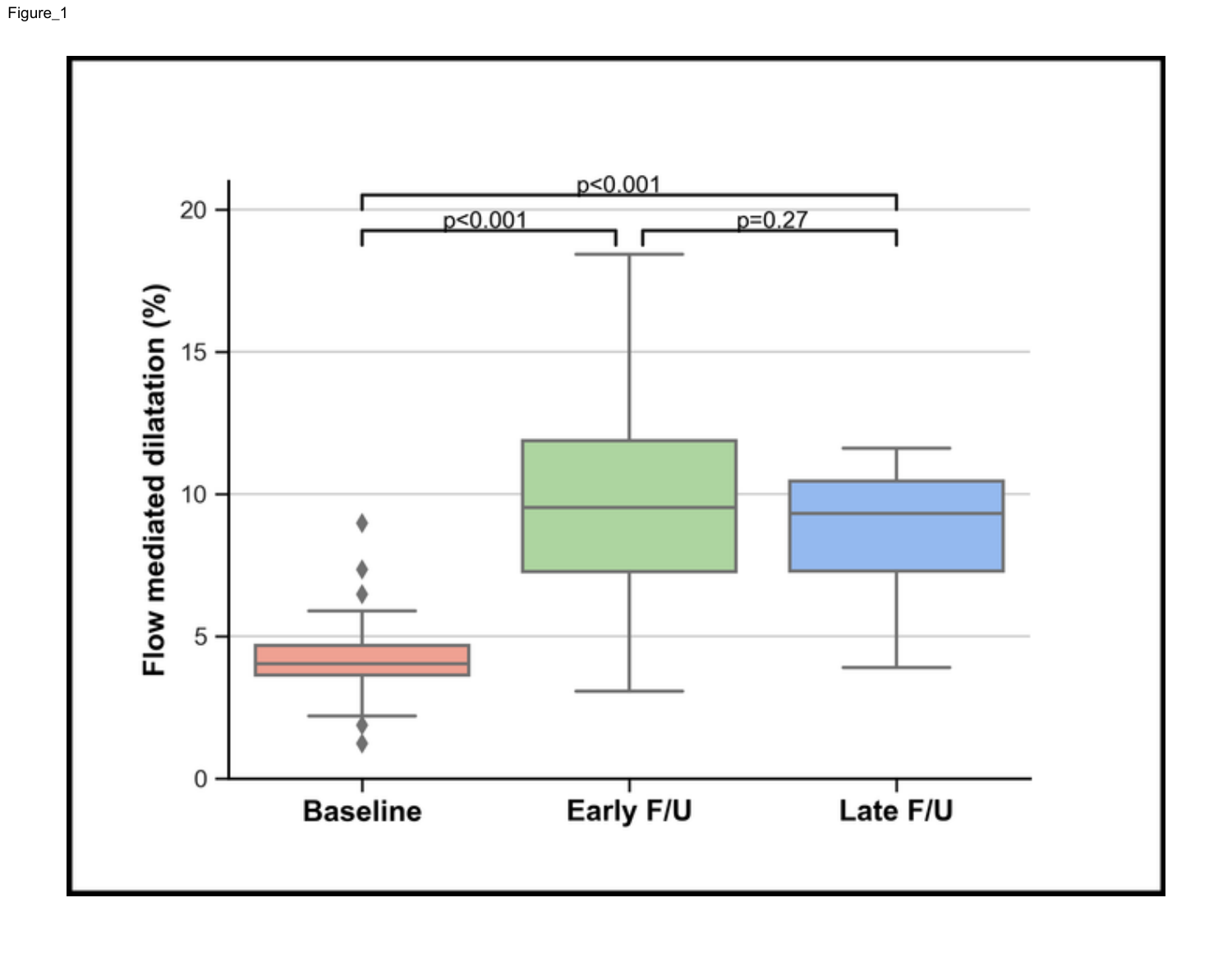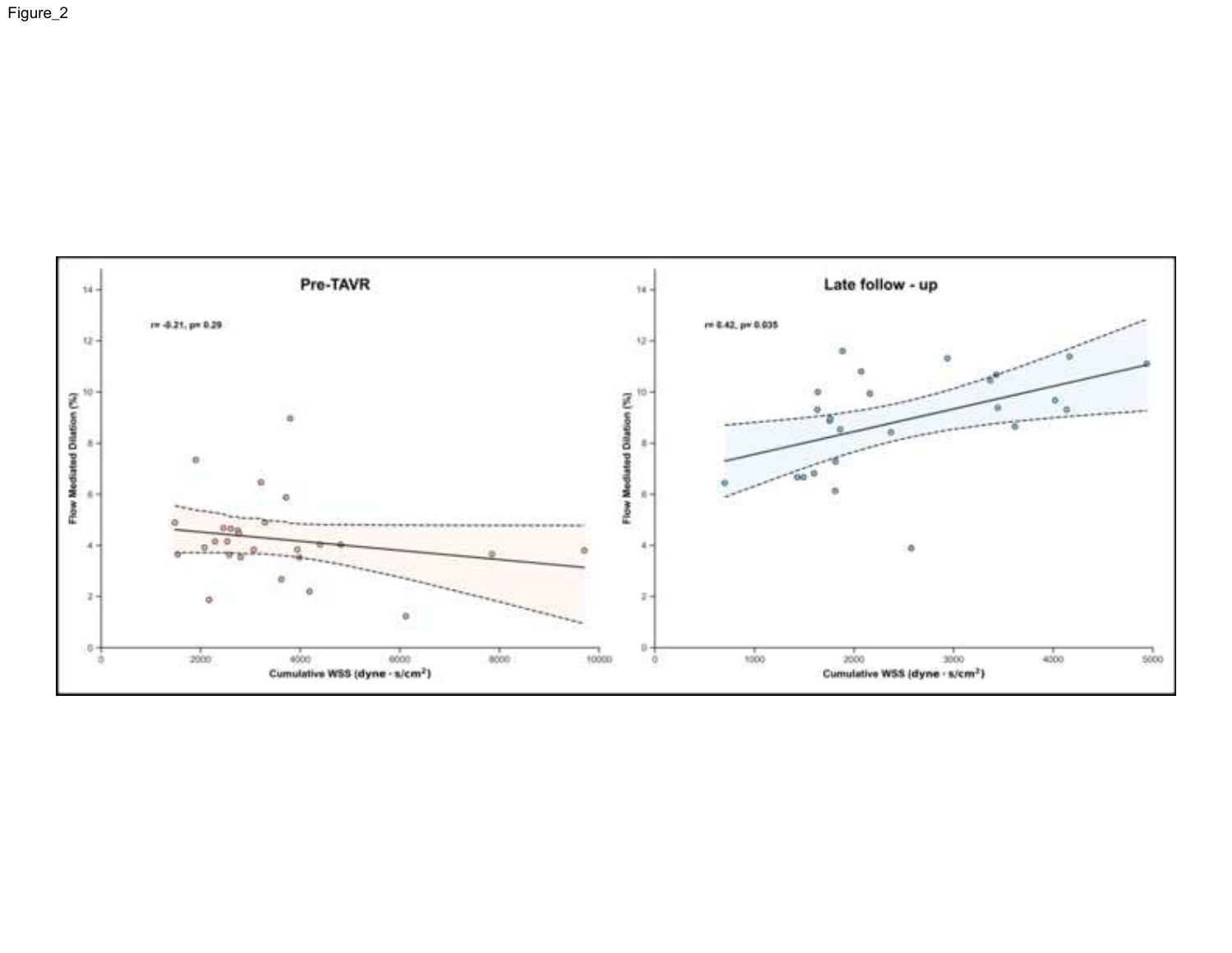| <b>Patient characteristics</b>  | Mean $\pm$ SD / n $(\sqrt[9]{6})$ |  |  |
|---------------------------------|-----------------------------------|--|--|
| <b>Baseline</b> characteristics |                                   |  |  |
| Age, years                      | $82.0 \pm 7.0$                    |  |  |
| Female                          | 9(33.3)                           |  |  |
| BMI, $\text{kg/m}^2$            | $24.8 + 5.5$                      |  |  |
| Diabetes mellitus               | 10(37.0)                          |  |  |
| Family history of CAD           | 9(33.3)                           |  |  |
| Hypertension                    | 16(59.3)                          |  |  |
| Hypercholesterolemia            | 24 (88.9)                         |  |  |
| <b>Smokers</b>                  | 3(11.1)                           |  |  |
| Ex-smokers                      | 11(41)                            |  |  |
| Previous MI                     | 9(33.3)                           |  |  |
| Peripheral artery disease       | 1(3.7)                            |  |  |
| Previous stroke                 | 5(18.5)                           |  |  |
| Medications                     |                                   |  |  |
| Beta blockers                   | 10(37.0)                          |  |  |
| ACEi/ARB                        | 17(63.0)                          |  |  |
| Nitrates                        | 4(14.8)                           |  |  |
| Statin                          | 16(59.2)                          |  |  |
| Aspirin                         | 13 (48.1)                         |  |  |
| Warfarin                        | 1(3.7)                            |  |  |
| <b>NOAC</b>                     | 7(25.9)                           |  |  |
| Calcium channels blockers       | 10(37.0)                          |  |  |

angiotensin II receptor blocker; BMI, body mass index; CAD, coronary artery disease; MI, myocardial infarction;

NOAC, novel oral anticoagulants